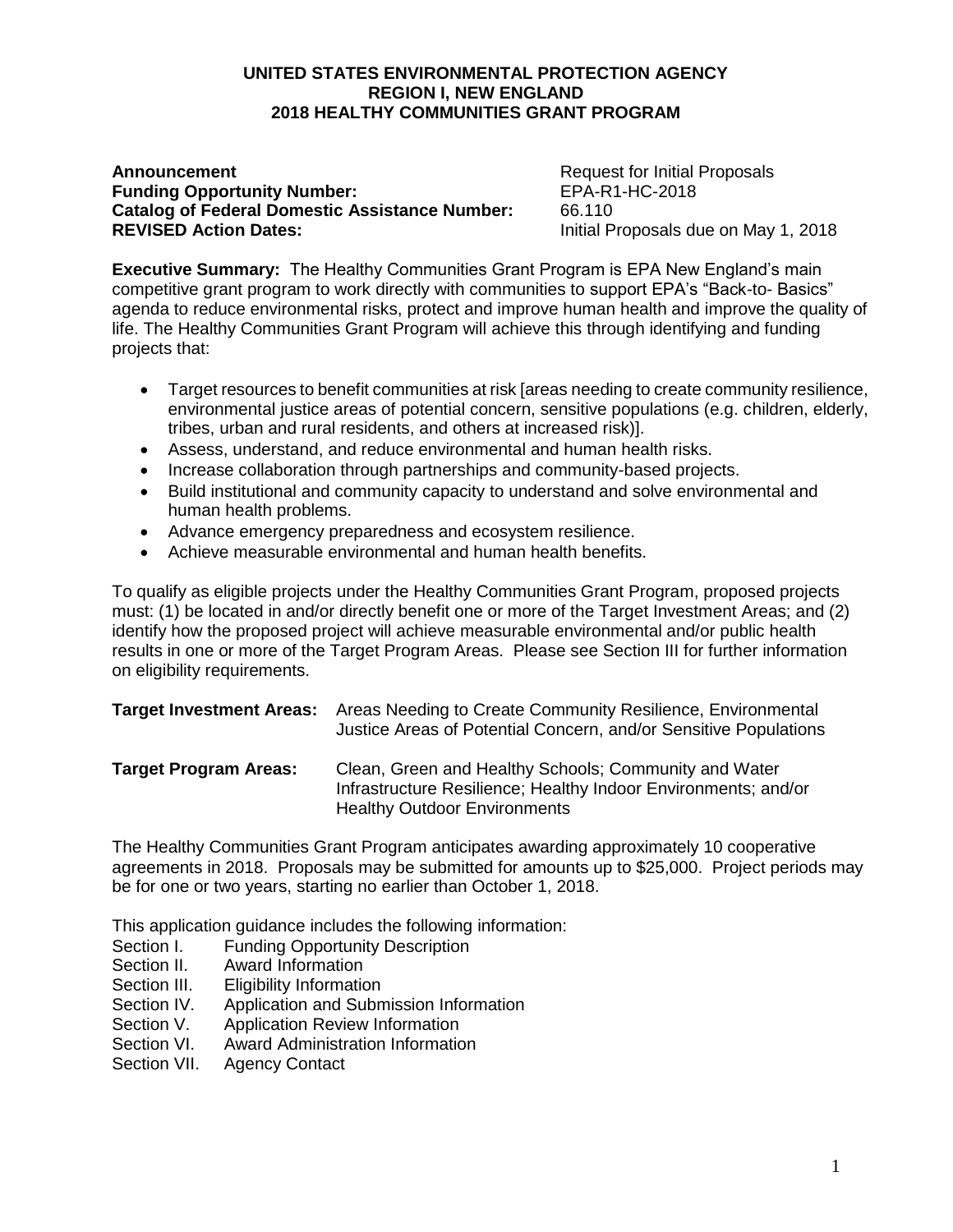## **SECTION I. FUNDING OPPORTUNITY DESCRIPTION**

## **A. Program Description**

The Healthy Communities Grant Program was launched in 2003 and supports EPA's "Back-to-Basics" agenda by integrating many EPA New England programs including Air Quality Outreach, Assistance & Pollution Prevention, Asthma and Indoor Air, Children's Environmental Health; Clean, Green and Healthy Schools Initiative, Energy Efficiency Program, Toxics and Pesticides, Urban Environmental Program, and Water Infrastructure (Stormwater, Wastewater, and Drinking Water). The goal of the program is to combine available resources and best identify competitive projects that will achieve measurable environmental and public health results in communities across New England. In order to streamline and simplify the application and competitive process, eligible applicants are invited to submit an Initial Proposal to EPA New England for funding consideration under this competitive grant program. Based on the quality of the eligible initial proposals as measured against the applicable criterion in Section V, finalists will be invited to submit full project proposals for further evaluation. The Healthy Communities Grant Program anticipates awarding approximately 10 cooperative agreements from these full project proposals in 2018.

The Healthy Communities Grant Program is EPA New England's main grant program to work directly with communities to reduce environmental risks in order to protect and improve human health and the quality of life, advance resilience, and preserve/restore important ecosystems. The Healthy Communities Grant Program will achieve these goals through identifying and funding projects that:

- Target resources to benefit communities at risk [areas needing to create community resilience, environmental justice areas of potential concern, and/or sensitive populations (e.g. children, elderly, tribes, urban and rural residents, and others at increased risk)].
- Assess, understand, and reduce environmental and human health risks.
- Increase collaboration through partnerships and community-based projects.
- Build institutional and community capacity to understand and solve environmental and human health problems.
- Advance emergency preparedness and ecosystem resilience.
- Reduce pollution at the source.
- Achieve measurable environmental and human health benefits.

The mission of the U.S. Environmental Protection Agency is to protect human health and to safeguard the natural environment (air, water, and land) upon which life depends. EPA's purpose is to ensure that:

- All Americans are protected from significant risks to human health and the environment where they live, learn and work.
- National efforts to reduce environmental risk are based on the best available scientific information.
- Federal laws protecting human health and the environment are enforced fairly and effectively.
- Environmental protection is an integral consideration in U.S. policies concerning natural resources, human health, economic growth, energy, transportation, agriculture, industry, and international trade, and these factors are similarly considered in establishing environmental policy.
- All parts of society (e.g., communities, individuals, business, state and local governments, tribal governments) have access to accurate information sufficient to effectively participate in managing human health and environmental risks.
- Environmental protection contributes to making our communities and ecosystems diverse, sustainable and economically productive.
- The United States plays a leadership role in working with other nations to protect the global environment.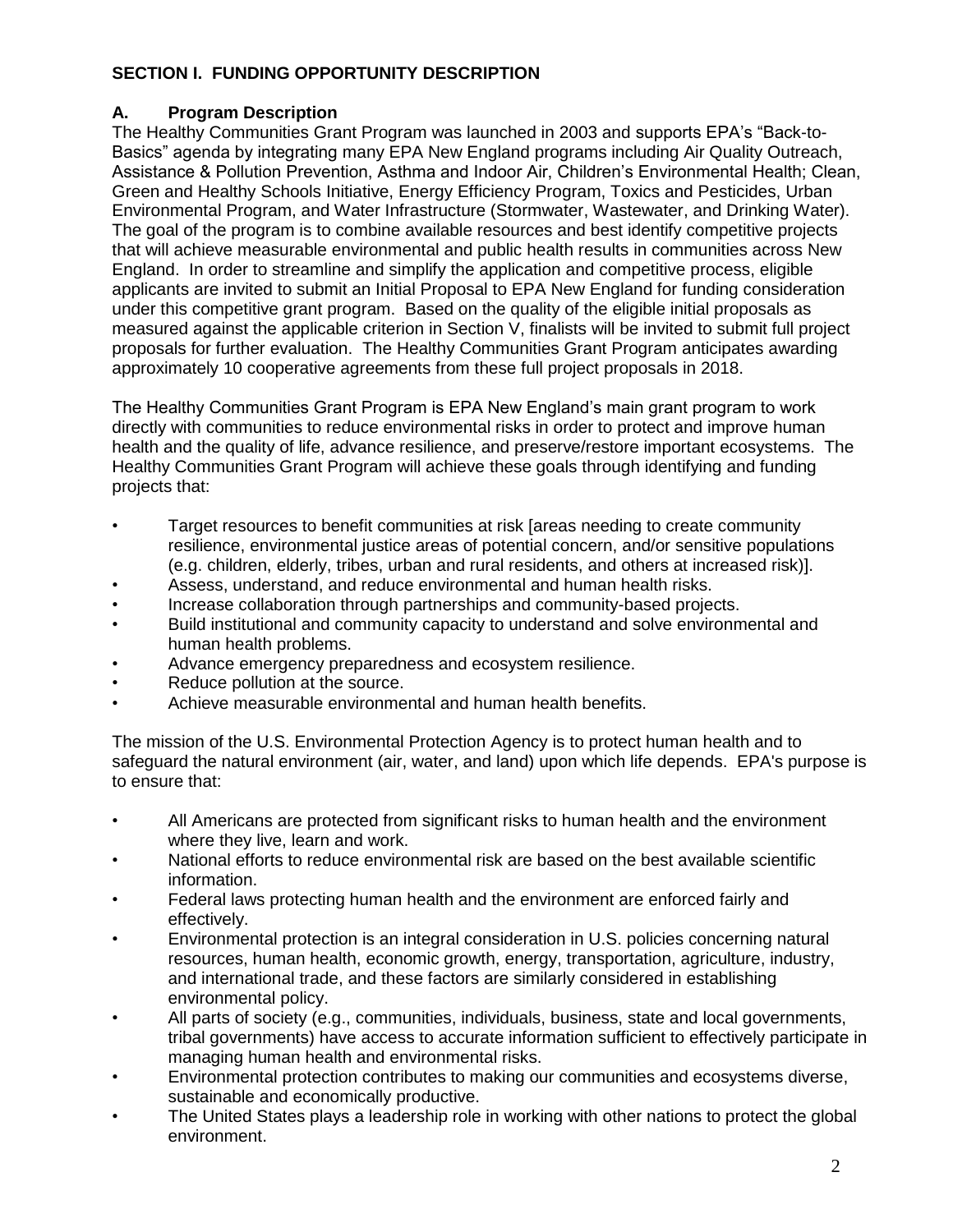EPA New England takes these broad goals and applies them directly to service the needs of New England residents in Connecticut, Maine, Massachusetts, New Hampshire, Rhode Island, Vermont and federally recognized tribes in New England. Within the broad landscape of these states and tribes, EPA New England recognizes that not all communities share the same environmental and public health conditions. For example, in urban, rural and environmental justice communities throughout New England, residents are exposed to a multitude of environmental and public health hazards, ranging from lead in paint, soil and drinking water to rats on vacant lots to asthma aggravated by poor indoor and ambient air quality.

Another concern is the ability in New England to successfully manage large-scale water quality problems on a watershed basis when governance institutions are based on home rule and local control. All communities need to plan for and address community resiliency to prepare and adapt to extreme weather events (e.g. flooding, drought, hot and cold temperature extremes). Cumulative environmental impacts are difficult to assess and address because of limited data, independent planning across state and municipal jurisdictions, and limited capacity to implement integrated projects. Measures that would positively affect water quality considerations are challenged by the lack of common goals and an effective platform to measure program effectiveness and track improvements. Cumulatively, the effects of these hazards on urban residents and other sensitive populations such as children, the elderly and tribal populations are compounded by issues including environmental injustice, limited economic development opportunities, and social ills. Some suburban and rural communities also face significant risks from industrial, commercial, agricultural or transportation activities in or near their communities. These types of conditions result in disproportionate health risks to residents and stress on the quality of the air, water, and land.

To maximize effectiveness and resources, many EPA New England programs are working in partnership to improve environmental conditions for residents across New England. EPA New England's Air Quality Outreach, Assistance & Pollution Prevention, Asthma and Indoor Air, Children's Environmental Health and Clean, Green and Healthy Schools Initiative, Toxics and Pesticides, Tribal, Urban Environmental Program, and Water Infrastructure Programs (Stormwater, Wastewater, and Drinking Water) are working together to competitively identify projects that will achieve measurable environmental and public health results in Target Investment Areas and Target Program Areas across New England (see Section I, C, Target Investment Areas & Target Program Areas, for more details). These participating programs share a focus on preventing and reducing environmental and human health risks and/or advancing ecosystem resilience. Staff and leadership from each of these programs will jointly review and select projects for funding using the criteria listed in Section V of this announcement.

Please read the descriptions below to learn more about each participating program. More information on each participating program's activities, projects, and accomplishments is available at [www.epa.gov/region01.](https://www.epa.gov/region01)

- **Air Quality Outreach:** The Air Quality Outreach program aims to increase public awareness of air quality issues so that people can take steps to protect their health and reduce their contribution to air pollution. For example, EPA works with state air agencies to provide realtime air pollution levels, as well as forecasts, to warn residents of poor air quality in their area. EPA also works with states to mitigate wood smoke pollution by promoting measures that individuals can take to reduce emissions from residential wood burning. These include encouraging the change-out of old wood burning appliances for newer, more efficient models and tips for better burning practices that result in more efficient use of wood, lower emissions, and safer burning.
	- **Assistance & Pollution Prevention:** The Assistance and Pollution Prevention Office assists communities, businesses, and municipalities to understand and comply with environmental regulations, understand how to reduce and track pollution most effectively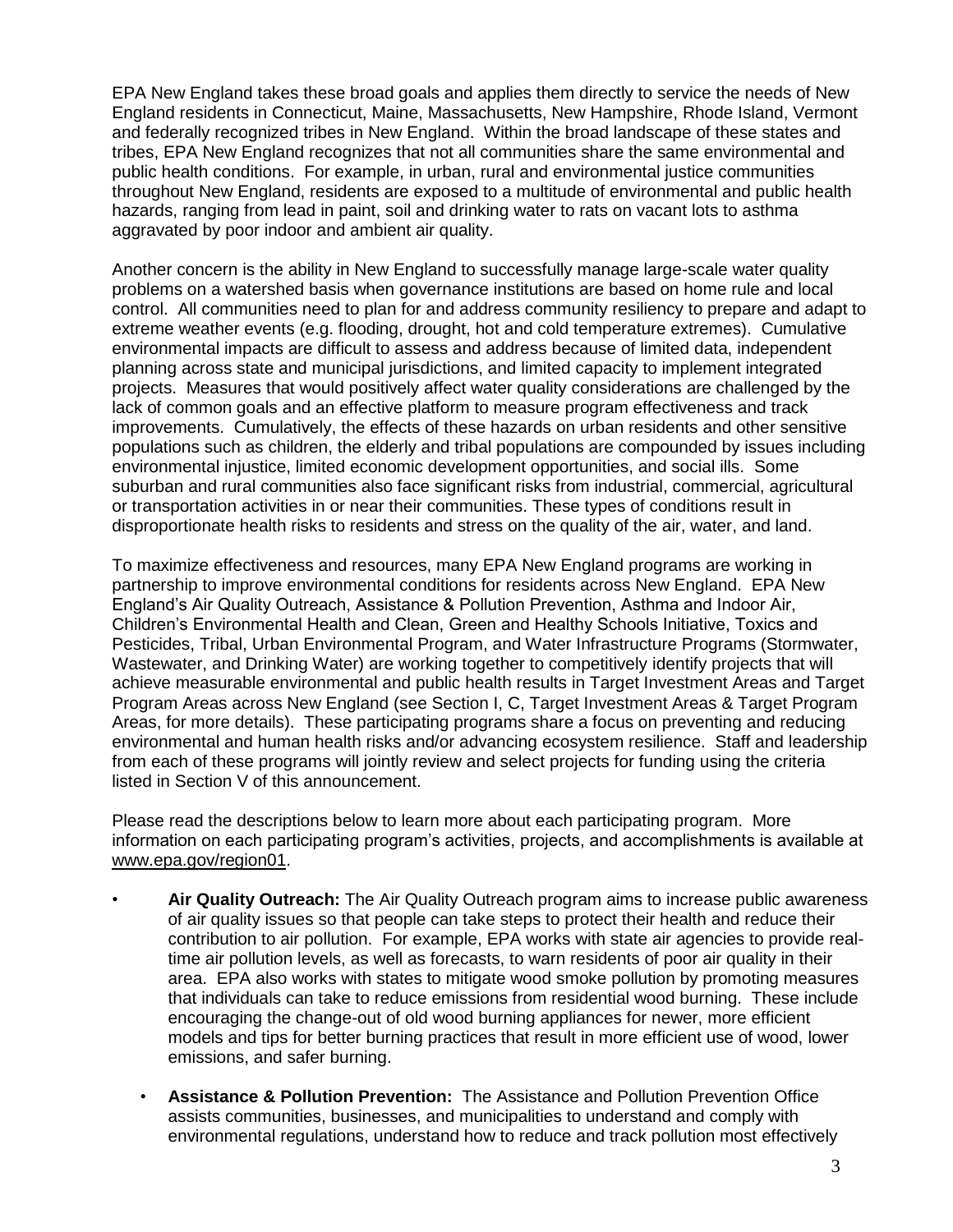using limited resources to improve public health or the environment, apply sustainable materials management principles, maximize sustainable outcomes, and support municipal efforts to fund stormwater management practices. Pollution prevention techniques aim to reduce the amount and/or toxicity of pollutants and/or contaminants at the source (e.g., air emissions, water pollutants, solid or hazardous waste). Sustainable materials management (SMM) is a systemic approach to using and reusing materials more productively over their entire life cycle to find new opportunities to reduce environmental impacts, conserve resources and reduce cost. In 2018, the program has an emphasis on projects that focus on pounds of hazardous materials or waste reduced, gallons of water reduced, and/or dollars saved by businesses.

- **Asthma and Indoor Air:** The Asthma Program supports asthma and healthy environmental interventions that promote the management of asthma and the reduction of asthma triggers and other indoor air pollutants, assists with the training of asthmatics, their families, and healthcare professionals on asthma trigger management and the effectiveness of comprehensive asthma management programs; creates healthy homes training opportunities; encourages the support and development of sustainable home intervention programs; promotes sustainable financing for home intervention programs; and promotes the awareness of the primary prevention of asthma. Additionally, collaboration among stakeholders is encouraged if it provides a means to reduce the burden of asthma on a regional level.
	- **Children's Environmental Health:** The Children's Environmental Health Program seeks to protect children from environmental health risks in schools, homes, and childcare environments in New England, and to increase awareness of children's unique vulnerabilities to pollutants and other environmental hazards through research, education, outreach, and capacity-building. In 2018, the program has an emphasis on projects that reduce risks to children from lead and other environmental health hazards where they live, learn, and play.
- **Clean, Green and Healthy Schools Initiative:** Under the Healthy High-Performance Schools subtitle of Title IV of the Energy Independence and Security Act (EISA) of December 2007, the Clean, Green and Healthy Schools Initiative is integrated across all EPA programs to address children's environmental health at K-12 schools and to improve school environmental health through EPA resources, including the EPA School Siting Guidelines and EPA State School Environmental Health Guidelines, such as Tools for Schools.
- **Toxics and Pesticides:** The Toxics Program regulates and provides oversight over a variety of different toxic chemicals (e.g., Lead, Asbestos, Mercury, PCBs, etc.) regulated under the Toxic Substances Control Act (TSCA). The Pesticides Program regulates and provides oversight over registration and use of pesticides under the Federal Insecticide, Fungicide, and Rodenticide Act (FIFRA).
- **Urban Environmental Program:** The Urban Environmental Program has worked since 1995 to facilitate partnership development with communities, government and other stakeholders to address environmental and public health problems including lead poisoning, asthma and indoor air quality, ambient air quality, open space and green space, vacant lots, environmental justice, and urban rivers and wetlands in targeted New England urban areas across Connecticut, Massachusetts, and Rhode Island.
- **Water Infrastructure Program** (Stormwater, Wastewater, and Drinking Water): The Water Programs works with regulated entities including municipalities, wastewater systems, and drinking water systems to protect the environment and public health. Through regulations, technical assistance, outreach, funding, and training, EPA's Water Program works with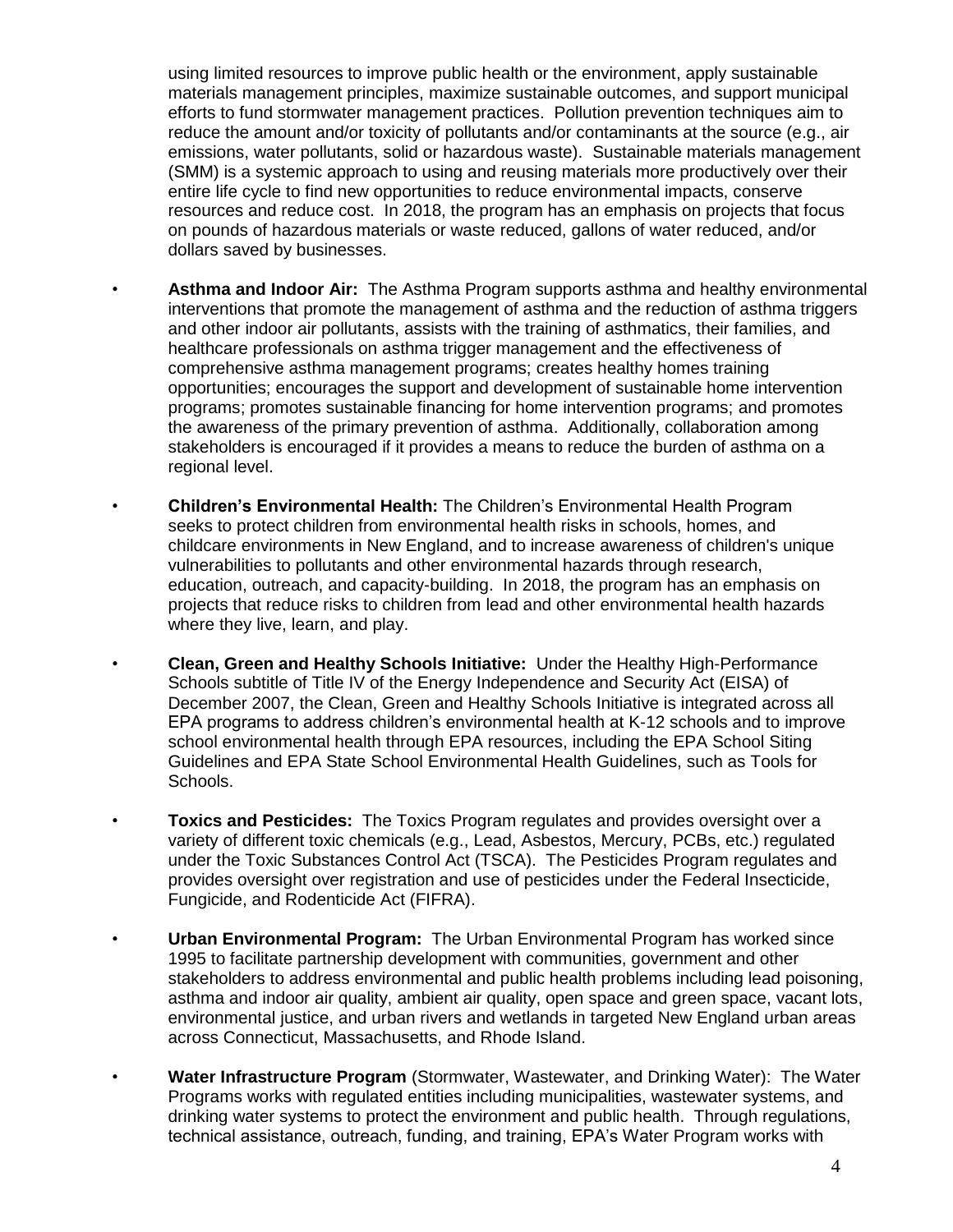federal, state and local partners to sustain the adequacy and integrity of water infrastructure in communities throughout New England. Particular emphasis has been placed on working with communities to assess vulnerabilities and adapt stormwater, wastewater, and drinking water infrastructure to ensure these critical services will be maintained, even in extreme weather events.

The Healthy Communities Grant Program consists of activities authorized under one or more of the following EPA grant authorities listed under Clean Air Act, Section 103(b)(3); Clean Water Act, Section 104(b)(3); Safe Drinking Water Act, Section 1442(a) and (c); Federal Insecticide, Fungicide, and Rodenticide Act, Section 20; Solid Waste Disposal Act, Section 8001; Toxic Substances Control Act, Section 10; Marine Protection, Research, & Sanctuaries Act, Section 203; Indian Environmental General Assistance Program Act; Comprehensive Environmental Response, Compensation and Liability Act, Section 311(a), (b) & (c).

The statutory authorities for this program restrict the use of assistance agreements to support the following activities: conducting or promoting the coordination and acceleration of research, investigations, experiments, training, demonstrations, surveys, and studies relating to the causes, effects (including health and welfare effects), extent, prevention, and elimination of water pollution. Demonstrations must involve new or experimental technologies, methods, or approaches, and it is encouraged that the results of these projects will be disseminated so that others can benefit from the knowledge gained. A project that is accomplished through the performance of routine, traditional, or established practices, or a project that is simply intended to carry out a task rather than transfer information or advance the state of knowledge, however worthwhile the project might be, is not considered a demonstration project.

To learn more about additional requirements for authorized activities, applicants are encouraged to attend a Healthy Communities Grant Program information session. Please see Section IV, F, Information Sessions for further details.

### **B. EPA Strategic Plan Linkage and Anticipated Outcomes/Outputs**

**Linkage to EPA Strategic Plan:** The activities to be funded under this announcement support EPA's FY 2018-22 Strategic Plan. Awards made under this announcement will support Goal 1: Core Mission; Objective 1.1 Improve Air Quality, Objective 1.2 Provide for Clean and Safe Water, Objective 1.3 Revitalize Land and Prevent Contamination, and Objective 1.4 Ensure Safety of Chemical in the Marketplace; Goal 2: Cooperative Federalism, Objective 2.1 Enhance Shared Accountability, Objective 2.2 Increase Transparency and Public Participation; and Goal 3: Rule of Law and Process, Objective 3.1 Compliance with the Law, Objective 3.2 Create Consistency and Certainty, 3.3 Prioritize Robust Science of the EPA Strategic Plan (available at [http://www.epa.gov/planandbudget/strategicplan.html\)](http://www.epa.gov/planandbudget/strategicplan.html). All proposed projects must support the goals and objectives identified above.

The activities to be funded under this announcement are intended to further EPA's current priorities but may differ in selecting the appropriate Goal and Objective identified above depending on how the proposed projects address one or more of the Target Investment Areas (Areas Needing to Create Community Resilience, Environmental Justice Areas of Potential Concern, and/or Sensitive Populations) and one or more of the Target Program Areas (Clean, Green and Healthy Schools; Community and Water Infrastructure Resilience; Healthy Indoor Environments; and/or Healthy Outdoor Environments). Please see below and Section III for further information.

EPA also requires that grant applicants adequately describe environmental outputs and outcomes to be achieved under assistance agreements (see EPA Order 5700.7A1, Environmental Results under Assistance Agreements, [https://www.epa.gov/grants/epa-order-57007a1-epas-policy](https://www.epa.gov/grants/epa-order-57007a1-epas-policy-environmental-results-under-epa-assistance-agreements)[environmental-results-under-epa-assistance-agreements\)](https://www.epa.gov/grants/epa-order-57007a1-epas-policy-environmental-results-under-epa-assistance-agreements). Applicants must include specific statements describing the environmental results of the proposed project in terms of well-defined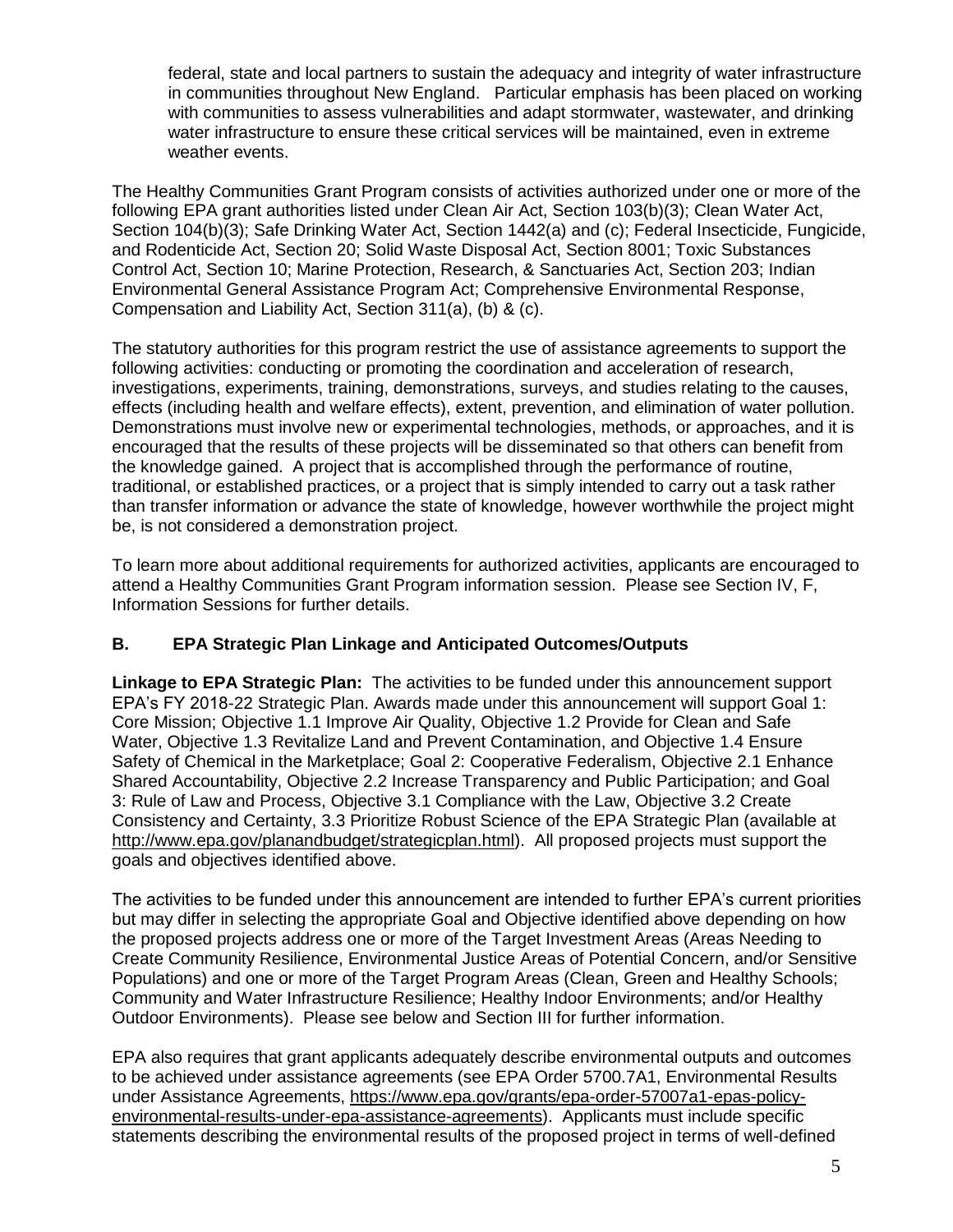outputs and, to the maximum extent practicable, well-defined outcomes that will demonstrate how the project will contribute to the priorities described above.

**Outcomes & Outputs:** Outputs refer to measurable quantitative or qualitative activities, efforts, deliverables, or work products that the applicant proposes to undertake during the project period. The anticipated outputs for Healthy Communities Grant Program cooperative agreements will vary from applicant to applicant, but will be identified as "Project Deliverables" in the full proposal narrative and work plan. All applicants will be expected to clearly identify their outputs depending on the Target Program Area(s) selected by the applicant and achieve them during the proposed project period. Grant recipients will be required to submit quarterly status reports about their progress towards achieving outputs once the project is implemented.

The anticipated outputs for Healthy Communities projects will vary depending on the scope of the project and linkage to one or more Target Program Area(s). Anticipated outputs for potential projects are organized by Target Program Area below and may include, but are not limited to:

#### **Clean, Green and Healthy Schools:**

- Number of schools in urban, rural or suburban communities that received school environmental health information (e.g. lead, asthma, exposure to toxic substances, etc.), participated in capacity-building exercises, and/or took action to become cleaner, greener, and healthier.
- Number of school decision-makers who received school environmental health information and/or participated in capacity-building exercises.
- Number of schools or school districts that have taken action to become cleaner, greener, and healthier.
- Number of activities that improve indoor environments and reduce risk factors for asthma onset and/or exacerbations, including remediating water damage, improving HVAC systems, using materials and equipment that do not contain harmful chemicals (e.g., formaldehyde).
- Number of activities that encourage training of educators, administrators, and all staff about asthmagens to which they may be exposed in their workplaces (e.g., mold, sanitizers, cleaners, pest control products).
- Pounds of hazardous materials reduced through pollution prevention/source reduction in schools.
- Tons of air pollution reduced through pollution prevention/source reduction in schools.
- Gallons of water saved through pollution prevention/source reduction in schools.
- Dollars saved by schools through pollution prevention/source reduction.
- Pounds of food recovery in school projects aimed at reducing food waste, diverting food from landfills, and encouraging food donations.

#### **Community and Water Infrastructure Resilience:**

- Number of personnel at facilities that use and/or store hazardous substances trained to safely manage hazardous substance facilities and/or evaluate hazards presented by these facilities.
- Number of communities with completed hazardous waste vulnerability assessments that cover community resiliency planning, including impacts to water infrastructure.
- Number of communities and facilities that use and/or store hazardous substances that have conducted emergency preparedness exercises to test the adequacy of local plans in addressing hazardous waste management.

#### **Healthy Indoor Environments:**

- Number of families, caregivers, individuals, stakeholders, or geographic areas serviced through education, outreach, training or intervention to reduce indoor air pollutants.
- Reduction in childhood asthma severity or other health impacts due to better management of asthma trigger.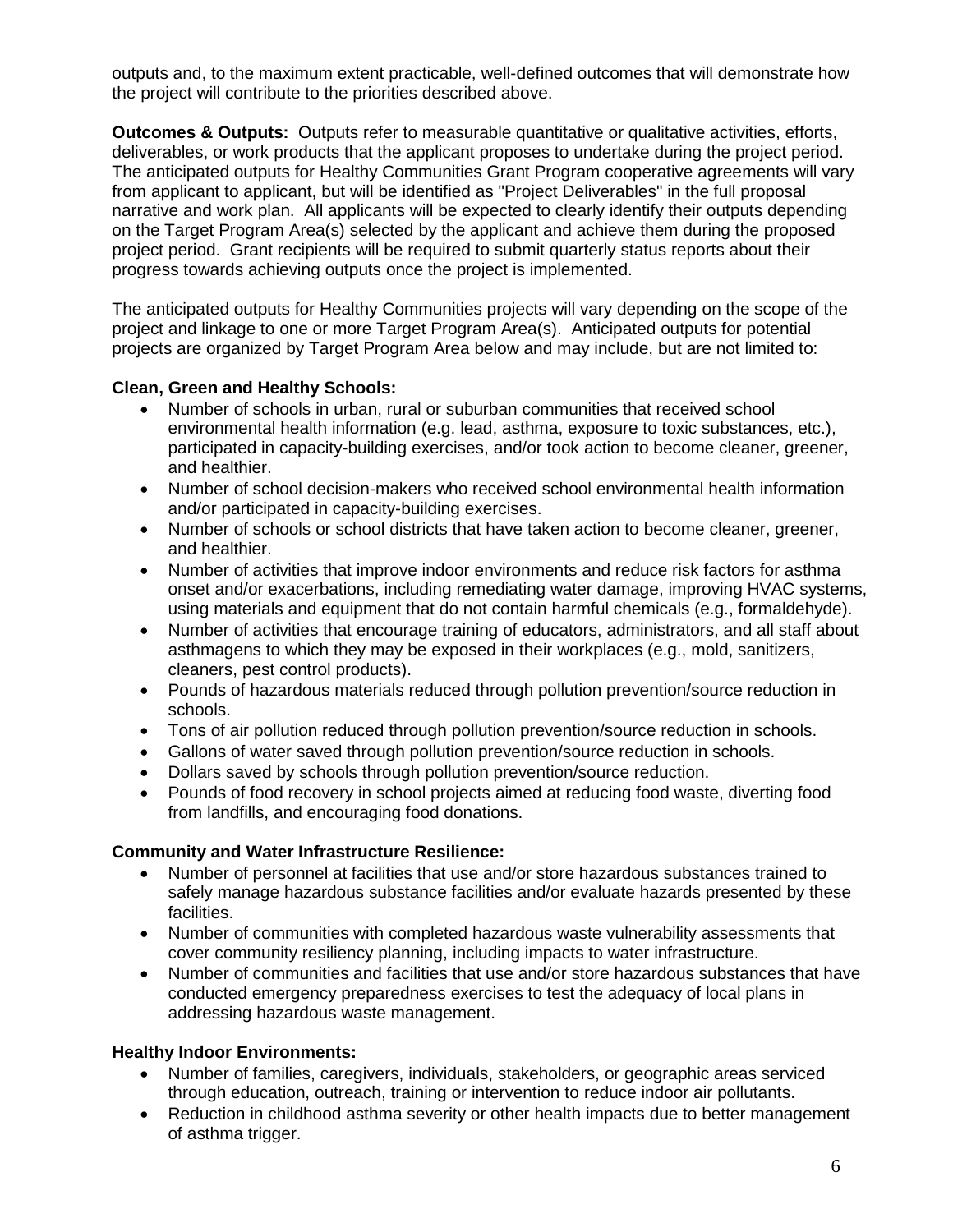- Number of professionals trained to deliver asthma management and care trainings.
- Reduction in exposure to pesticides and/or toxic substances (e.g. lead, mercury, priority chemicals, etc.).
- Number of individuals or stakeholders reached with an education and outreach campaign to promote compliance with the federal lead-based paint regulations and/or reduce lead in drinking water.
- Design and conduct an education and outreach campaign to promote lead safe drinking water.
- Identification of methods or techniques leading to a comprehensive healthy homes project which potentially improves and promotes children's health by reducing indoor toxins including, but not limited to mold, combustion by-products, lead, asbestos, pesticides, PCBs, dioxin, and mercury.
- Number of children, families, individuals, stakeholders, or geographic areas serviced or participating in efforts to reduce exposure to indoor pollutants such as mold, combustion byproducts, lead, asbestos, pesticides, PCBs, dioxin, and mercury.
- Pounds of material (municipal solid waste) being diverted, reused, recycled or composted in an indoor environment and the impact on ambient air quality emissions.
- Reduced quantities (e.g. pounds) of pesticides or other hazardous cleaning agents no longer used in target geographic area.
- Number of communities working with businesses to reduce toxics use, particularly in floodprone communities, in order to eliminate or reduce risks to human health and eliminate or reduce the risk of the release of toxics for hazardous substances into the environment.
- Pounds of organic waste diverted from municipal solid waste disposal.
- Measurable reductions in hazards (pounds), pollution prevented (pounds), water use (gallons), energy consumption, and/or air pollutant emissions (metric tons of carbon equivalent) through pollution prevention and/or source reduction.

## **Healthy Outdoor Environments:**

- Number of families, individuals, municipalities or stakeholders reached through education, outreach, demonstrations, training, surveys and/or studies related to the causes, effects, extent, reduction, prevention or elimination of pollution in soil, water and/or air.
- Creation of effective education, outreach, demonstration, and/or training tools to reach target population.
- Number of wood smoke education kits distributed to communities.
- Design and conduct a study to assess PM concentrations in communities impacted by wood smoke and distribute report to relevant stakeholders.
- Pounds of pesticides no longer used in target geographic area.
- Reduction in the amount of pollutants coming from facilities or common practices due to outreach on accident prevention, facility management, compliance assistance, and pollution prevention-based sector and municipal-based approaches.
- Pounds of organic waste diverted from municipal solid waste disposal.
- Reduction in pollutants such as pesticides, animal feeding, operations runoff, and/or oils/grease.
- Pounds of hazardous materials reduced through pollution prevention/source reduction in communities, municipalities, states, and/or businesses.
- Tons of air pollution reduced through pollution prevention/source reduction in communities, municipalities, states, and/or businesses.
- Gallons of water saved through pollution prevention/source reduction in communities, municipalities, states, and/or businesses.
- Dollars saved by communities, municipalities, states, and/or businesses through pollution prevention/source reduction.
- Measurable reductions in hazards (pounds), pollution prevented (pounds), water use (gallons), energy consumption, and/or air pollutant emissions (metric tons of carbon equivalent) through pollution prevention and/or source reduction efforts.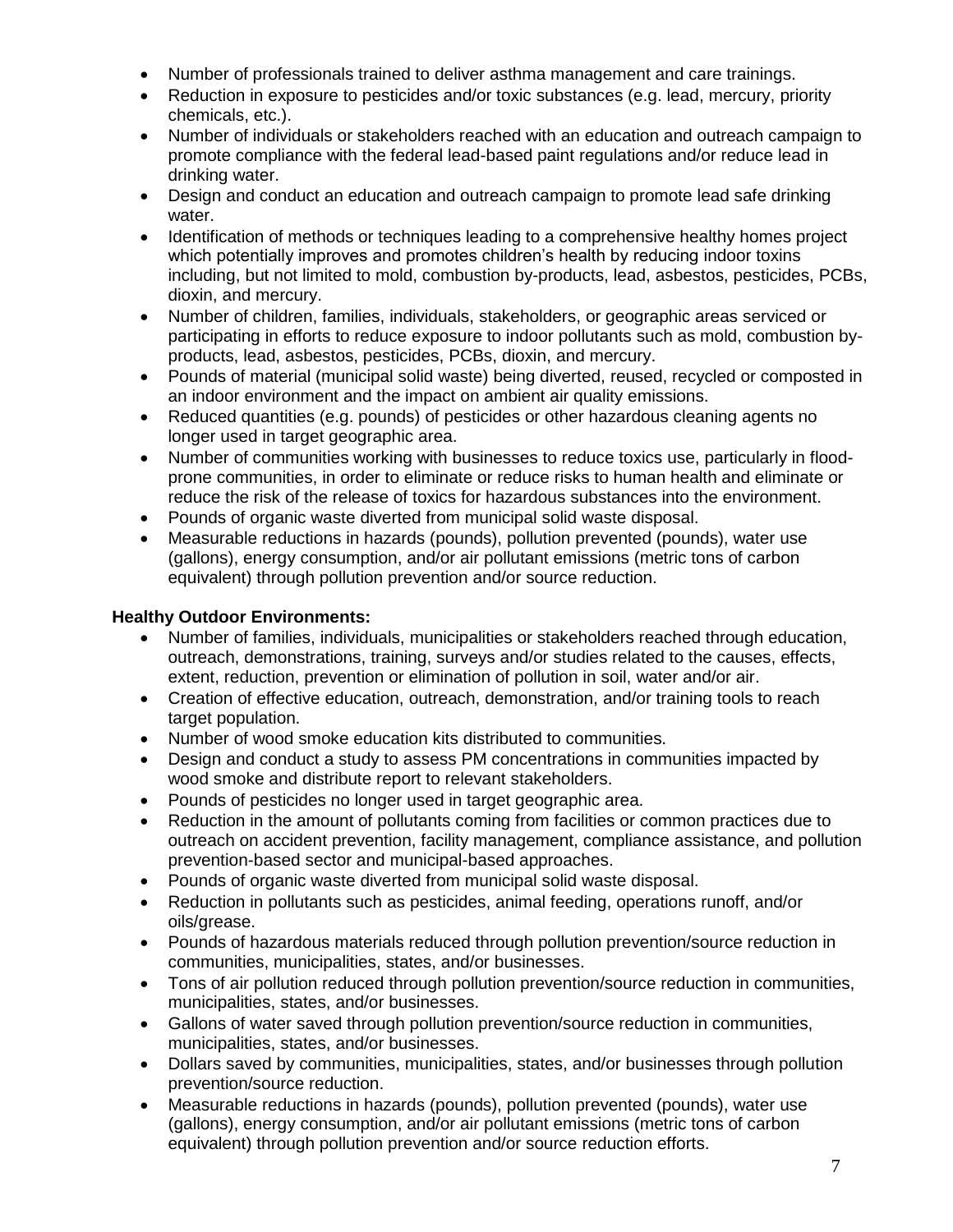• Number of communities, including those working with businesses, to reduce toxic or hazardous materials used, and/or reduce solid or hazardous waste generated, particularly in flood-prone communities, in order to eliminate or reduce risks to human health and eliminate or reduce the risk of the release of toxics for hazardous substances, or pollutants into the environment.

Outcomes refer to the result, effect, or consequence that will occur from carrying out the activities or outputs of the project. Outcomes may be environmental, behavioral, health-related or programmatic, should be quantitative, and may not necessarily be achievable during the project period. Short-term outcomes include, but are not limited to: increased learning, knowledge, skills, attitudes, and motivation, and must occur during the proposed project period. All of the awards under this announcement are expected to result in the general short term outcomes identified below.

The anticipated short-term outcomes listed below are expected to result in reducing environmental risks to protect and improve human health and the quality of life in order to create healthy communities and ecosystems related to many of the goals in EPA's Strategic Plan. Anticipated short-term outcomes include, but are not limited to:

- Measurable improvements in public health conditions including, but not limited to: improvement in quality of life for asthmatics, including increased number of symptom-free days; reduction in use of rescue medications; reduction in number of missed school/work days; reduction in number of emergency room visits, and/or hospital readmissions related to asthma; or other quantifiable measures including reductions in the number of lead poisoned children; decreased use of pesticides; increase in pounds of crops grown using integrated pest management.
- Measurable improvements to environmental and/or ecosystem conditions and management including, but not limited to: pounds of toxic or hazardous materials reduced, pounds of solid or hazardous waste reduced, gallons of water reduced, number of pounds or metric tons of greenhouse gas eliminated; expanded state and nonprofit organization monitoring capacity and collection and communication of watershed wide data, adoption of riparian and headwaters protection strategies; reduction in kilowatt hours of energy used; adoption of strategies to address nutrients such as adoption of fertilizer use ordinances or laws; increase in gallons of water conserved, increase in the number of pollution prevention assessments, lifecycle analyses, and/or lean manufacturing assessments conducted at businesses, institutions or local government facilities; adoption of pollution prevention activities at businesses and/or communities; increased strategies and resources for watershed-scale protection and/or restoration of key habitats and physical systems).
- Increased resources to benefit communities at risk.
- Increased access to information and tools that increase understanding and reduction of environmental and human health risks.
- Increased public understanding of chemicals at risk in their community. Improved institutional and community capacity to understand and solve environmental and human health problems.

In addition, the projects may result in additional outcomes which will vary depending on the Target Program Area(s) identified by the applicant. Both the expected short-term outcomes identified above and any other expected outcomes should be defined in the Initial Project Summary, the Full Proposal Narrative, and the Work Plan.

### **C. Target Investment Areas & Target Program Areas**

In order to qualify as eligible projects under the Healthy Communities Grant Program, proposed projects must meet the following criteria: (1) Be located in and/or directly benefit one or more of the Target Investment Areas described below; and (2) Identify how the proposed project will achieve measurable environmental and/or public health results in one or more of the Target Program Areas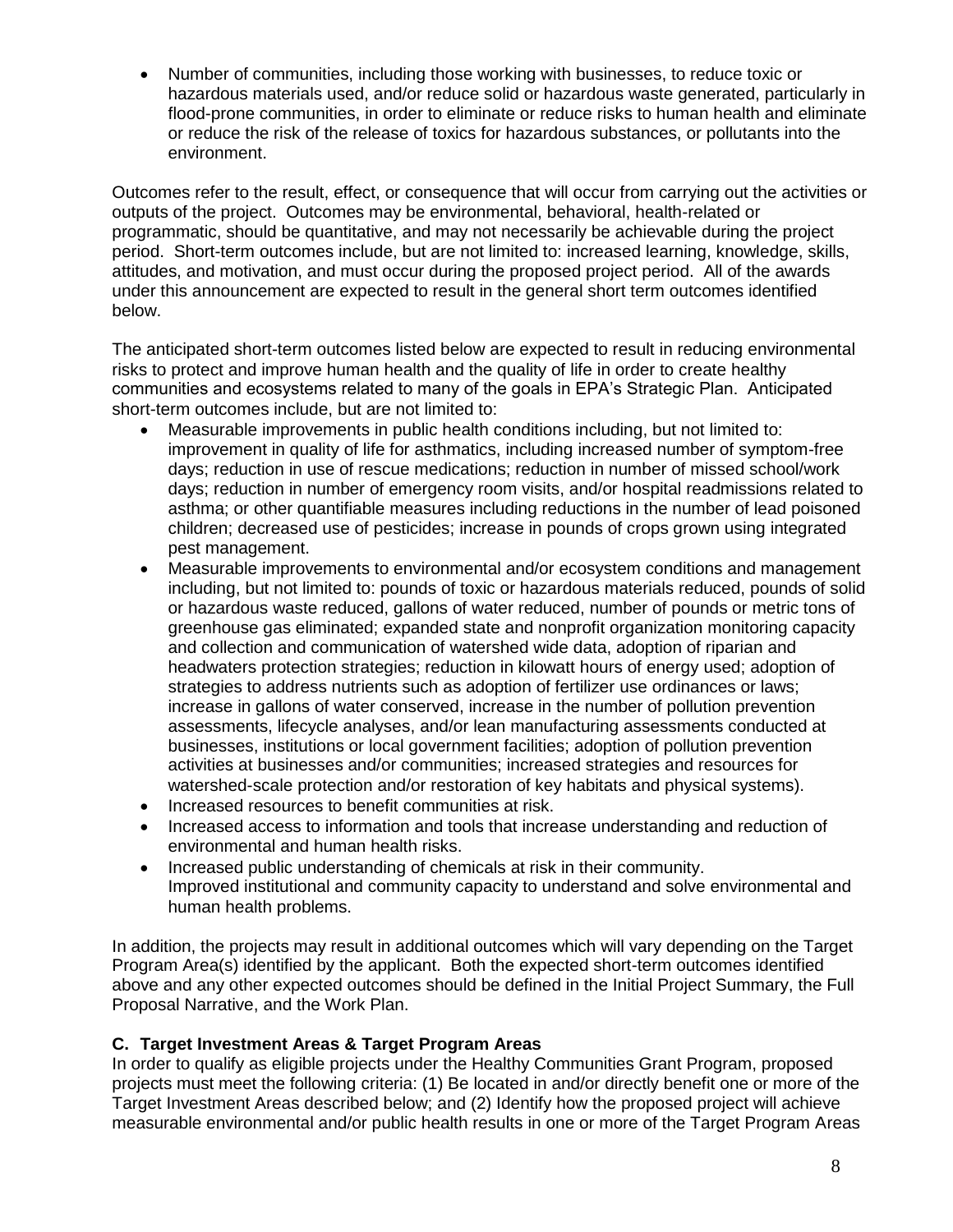described below. To learn more about the outputs and outcomes expected, please see Section I, B, EPA Strategic Plan Linkage and Anticipated Outcomes/Outputs.

The Healthy Communities Grant Program seeks to fund projects that are in and/or directly benefit one or more of the Target Investment Areas of: Areas Needing to Create Community Resilience, Environmental Justice Areas of Potential Concern, and/or Sensitive Populations in one or more of the EPA New England States of Connecticut, Maine, Massachusetts, New Hampshire, Rhode Island, Vermont and/or tribal lands. Every proposal must clearly identify and explain how the project will link to one or more of the Target Investment Areas listed and described below.

#### **Target Investment Areas: Areas Needing to Create Community Resilience, Environmental Justice Areas of Potential Concern, and/or Sensitive Populations**

- **a. Areas Needing to Create Community Resilience**: For purposes of this grant program, "Areas Needing to Create Community Resilience" include areas that are located within the Federal Emergency Management Agency (FEMA) 500 or 100-year flood zones and United States Army Corps of Engineers (USACE) Hurricane Inundation Zones, or other areas that have been designated as having a risk of flooding through local, state or federal studies. Areas may also be designated as needing to create community resilience and prepare for extreme weather events based on past impacts experienced during extreme weather events such as Hurricane Sandy and Tropical Storm Irene or if it is an area with high levels of impervious cover, stormwater runoff, and/or has experienced contamination from bacteria, nutrients, and/or other pollutants of concern (e.g., sediment, heavy metals, phosphorus, nitrogen, etc.) that is negatively impacting, or expected to impact local water quality (e.g., rivers, lakes, ponds, wetlands, etc.). To qualify under this Target Investment Area, applicants must demonstrate that their project will directly involve and/or benefit an area at risk from extreme weather impacts as described above.
- **b. Environmental Justice Areas of Potential Concern:** For the purposes of this grant program, "Environmental Justice Areas of Potential Concern" refers to communities, neighborhoods, geographic areas or tribes in New England that potentially have been disproportionately affected by environmental and/or public health burdens in a defined geographic area. EPA New England is committed to promoting and supporting Environmental Justice which is the fair treatment and meaningful involvement of all people regardless of race, color, national origin, or income with respect to the development, implementation, and enforcement of environmental laws, regulations, and policies. Fair treatment means that no group of people, including any racial, ethnic, or socioeconomic group, should bear a disproportionate share of the negative environmental consequences resulting from industrial, municipal, and commercial operations or the execution of federal, state, local, and tribal programs and policies. "Meaningful Involvement" means that: (1) potentially affected community residents have an appropriate opportunity to participate in decisions about a proposed activity that will affect their environment and/or health; (2) the public's contribution can influence the regulatory agency's decision; (3) the concerns of all participants involved will be considered in the decision-making process; and (4) the decision-makers seek out and facilitate the involvement of those potentially affected. To qualify under this Target Investment Area, applicants must provide a description of the characteristics of the population and challenges facing the community, neighborhood, or tribe benefitting from the proposed activity, an identification of the potential environmental and health burdens experienced, and an explanation of how the proposed project will address the identified burdens to demonstrate that their project will provide fair treatment and meaningful involvement to members of communities, neighborhoods, or tribes in New England that potentially have been disproportionately affected by environmental and health burdens.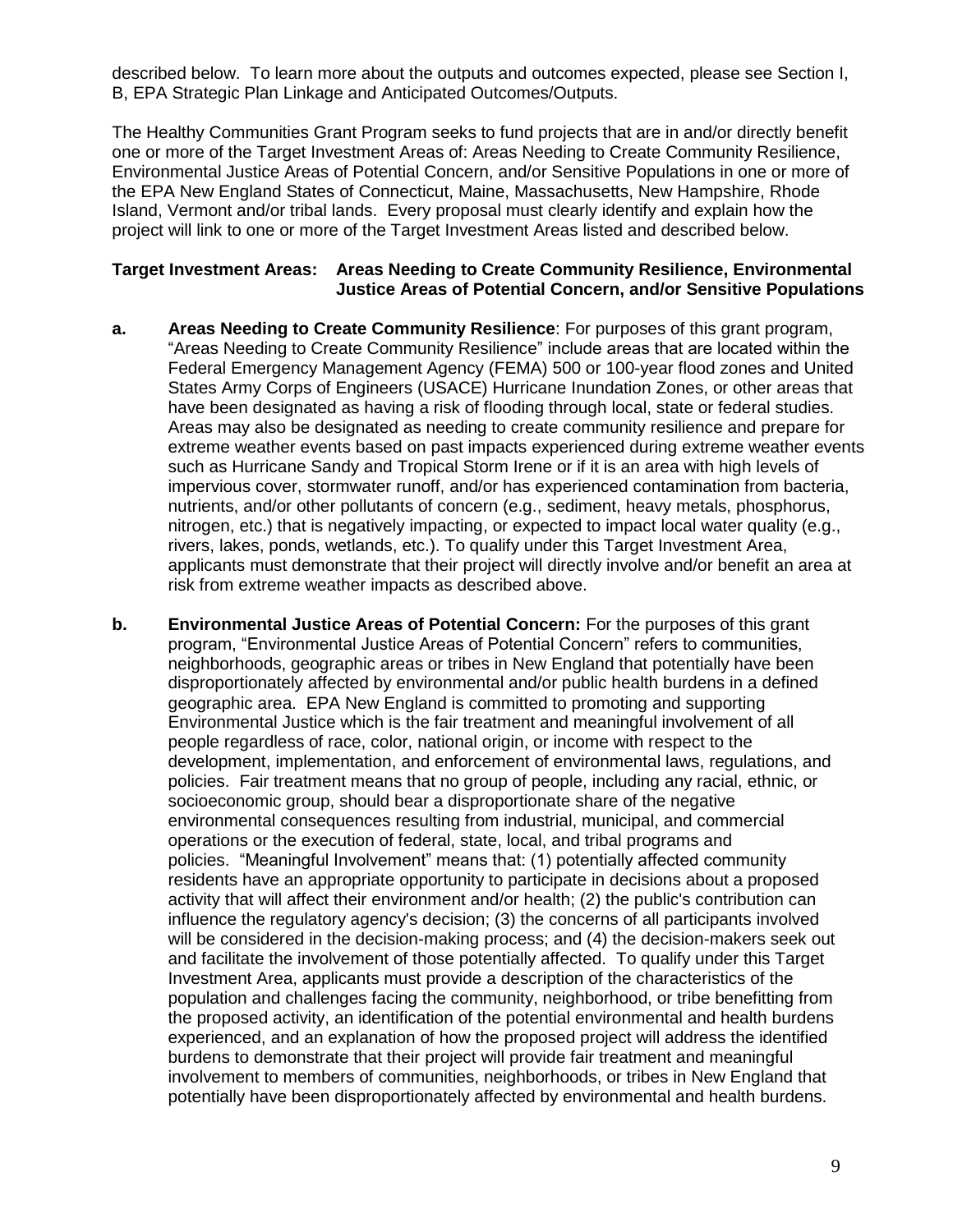**c. Sensitive Populations:** For the purposes of this grant program, "Sensitive Populations" refers to populations including children, elderly, tribes, and/or others at increased risk that may be more susceptible to the effects of pollution and/or places where sensitive populations are located or spend significant time (e.g. schools, day care, elder care facilities, etc.). EPA's mission is to protect human health and the environment. However, healthbased environmental standards are generally based on risks to healthy adult males, not sensitive populations. Children are more susceptible to the effects of pollution because pound-for-pound, they eat, drink and breathe more than adults and because their immune systems are not fully developed. Older Americans and those with chronic illness also face higher health risks due to their immune system vulnerability. Tribal members may be more susceptible to risks because of their subsistence fishing and hunting practices, poverty and exposure to many sources of environmental pollution. Certain populations and/or places may also be impacted by pollution in air water and/or land that adversely impacts the quality of the environment and/or public health. Examples include, but are not limited to air pollution (e.g. particulate matter, wood smoke emissions, etc.), water pollution (e.g. contaminated rivers, wetlands, lakes, drinking water, etc.), contaminated land (e.g. prevalence of Superfund and/or Brownfield sites, vacant lots, etc.) and/or public health concerns (e.g. asthma, lead poisoning, chronic pulmonary diseases, etc.). To qualify under this Target Investment Area, applicants must demonstrate that the project will address existing environment and/or public health concerns facing the target population and/or places where sensitive populations are located and the project will directly involve and/or benefit the health of sensitive populations (e.g., children, elderly, tribes and/or others at increased risk) in EPA New England states and tribal lands.

Every proposal must clearly identify how the proposed project will achieve measurable environmental and/or public health results in one or more of the Target Program Areas described below.

#### **Target Program Areas: Clean, Green, and Healthy Schools; Community and Water Infrastructure Resilience; Healthy Indoor Environments; and/or Healthy Outdoor Environments**

**a. Clean, Green and Healthy Schools:** Projects that focus on creating clean, green and healthy school environments by promoting EPA's State School Environmental Health Guidelines, EPA's Voluntary Guidelines for Selecting Safe School Location and their design, construction, and renovation, EPA's [3Ts for Reducing Lead in Drinking Water in Schools](https://www.epa.gov/sites/production/files/2015-09/documents/toolkit_leadschools_guide_3ts_leadschools.pdf)**,**  and/or implementing replicable programs across New England serving children's environmental health at K-12 schools.

#### **Project Examples:**

- Develop, improve upon existing, and/or promote site specific environmental health assessments, which can be used by schools to determine their environmental health baselines, identify issues of concern, and help schools prioritize which environmental health problems to address and promote utilizing EPA developed guidelines to address environmental issues in siting, designing, construction, renovation, and maintaining schools.
- Provide training to school officials and/or child care facility operators in order to raise awareness of the risks of lead poisoning and the importance of monitoring lead levels in school and/or child care facility drinking water in order to identify and respond to any existing problems.
- Conduct a "cleaning for health program," promoting procurement of safer cleaners and disinfectants and developing cleaning policies and procedures for programs that support the basic tenets of healthy environments at public schools and other spaces.
- Develop cleaning policies and procedures for programs that support the basic tenets of healthy environments at public schools and other spaces.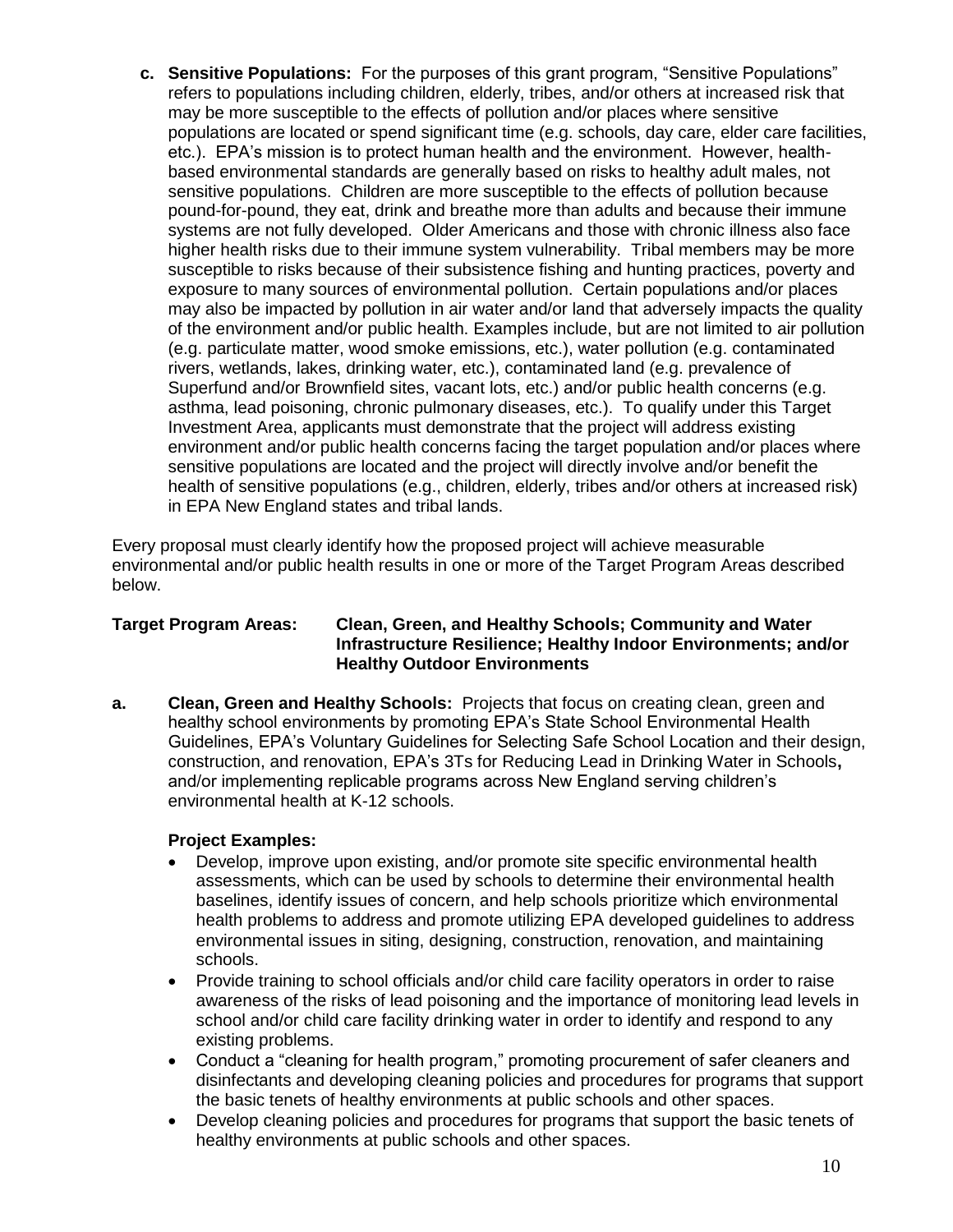- Reduce exposure to pesticides and pests by promoting the use of Integrated Pest Management (IPM) strategies in these settings, e.g., strengthening the training and technical assistance components and advancing IPM techniques using EPA Tools for Schools action kits.
- Provide technical assistance to support EPA's Food Recovery Challenge by reducing, diverting, or minimizing wasted food and other recyclable commodities in the K-12 school sector utilizing EPA's food recovery hierarchy (source reduction, feed the people, feed the animals, industrial uses, composting).
- **b. Community and Water Infrastructure Resilience:** Projects that provide education, outreach, and training to manage facilities at which hazardous substances are located, advance the emergency preparedness and resilience of communities and water infrastructure through training related to the safe handling and removal of hazardous waste.

### **Project Examples:**

- Provide training to businesses (particularly small businesses) that use and/or store hazardous substances in order to raise awareness about preventing the release of hazardous substances and hazardous waste during a flood event.
- Design and conduct a training for state, local or other personnel to support safe handling of hazardous waste at facilities and/or increase safe handling practices to reduce potential impacts to human health and the environment.
- Design training and education for businesses that use and/or store hazardous substances to remove potential hazards to human health presented by facilities which handle, store and/or contain hazardous waste.
- Provide training to facilities that handle hazardous waste to minimize potential hazards to human health through the use of alternative and innovative technologies.
- **c. Healthy Indoor Environments:** Projects that focus on reducing and/or preventing childhood lead poisoning through compliance assistance, outreach, and/or education on lead-based paint regulations and/or small drinking water systems, reducing asthma triggers, promoting integrated pest management; promoting recycling, pollution prevention, food waste minimization and/or diversion, and/or renewable energy; reducing childhood exposure to one or more toxins (lead, PCBs, dioxin, mercury, asbestos, pesticides, etc.), promoting comprehensive healthy homes and/or other indoor environments for children or other sensitive populations.

## **Project Examples:**

- Conduct outreach to prevent and/or manage asthma and asthma triggers in early education centers, day care centers, schools, and residences through training opportunities, education, and other resources to build capacity of impacted target populations.
- Design and conduct an education and outreach campaign to promote lead safe indoor environments by minimizing risk of lead in the indoor environment, including risk from lead paint, lead dust, and or lead in drinking water.
- Conduct a demonstration project to support EPA's Food Recovery Challenge by reducing, diverting, or minimizing wasted food and other recyclable commodities in a business and/or institution utilizing EPA's food recovery hierarchy (source reduction, feed the people, feed the animals, industrial uses, composting). Focus would be both in a geographic area (e.g., community, state, municipality, etc.) and/or one or more of the following sectors: venues (conference centers, sporting venues), hospitality (hotels, restaurants, and malls), college/universities, healthcare facilities, and/or grocers.
- Conduct an education and outreach campaign to increase food recovery rates in a geographic area (e.g., environmental justice area of potential concern, urban, rural, etc.).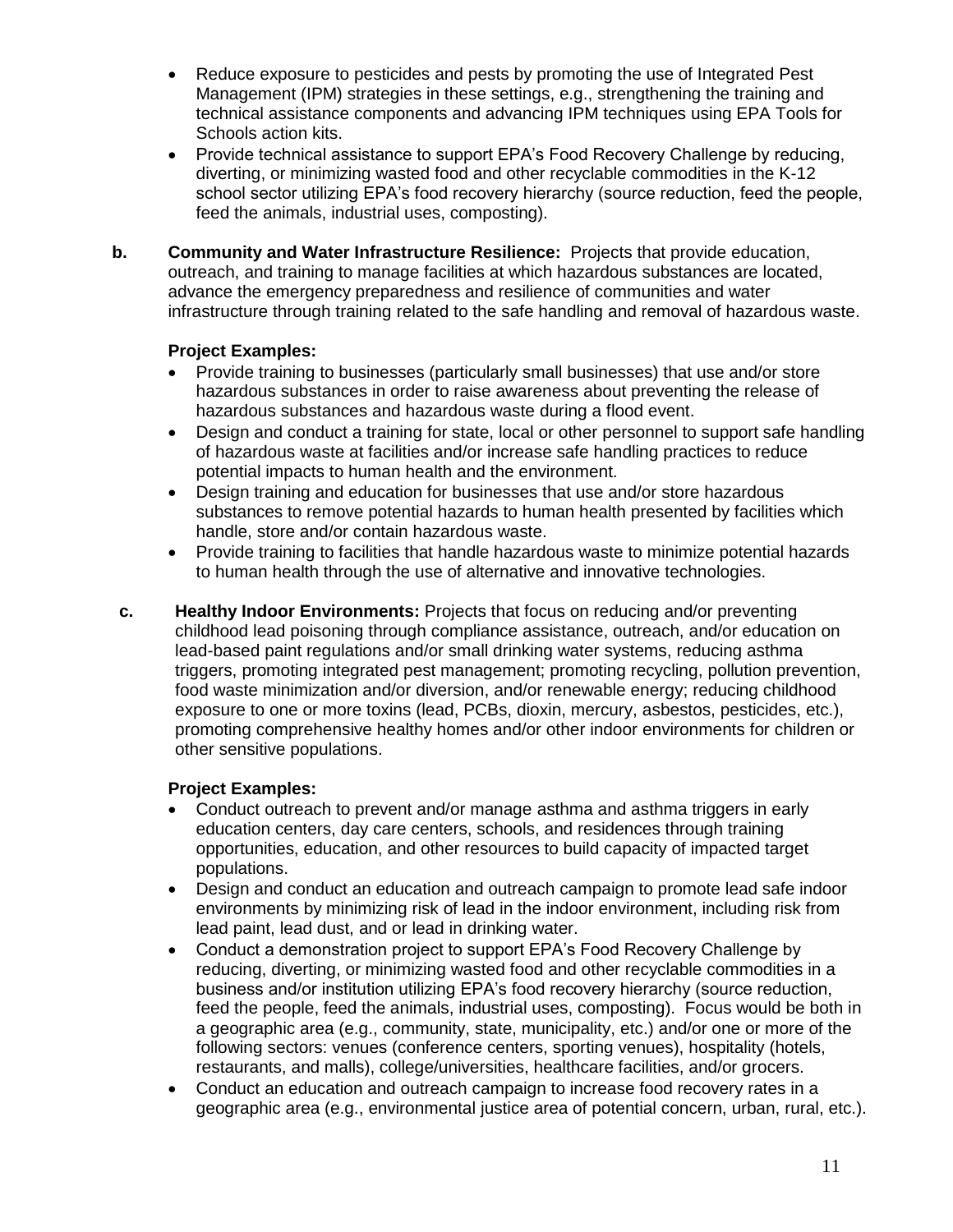- Design and conduct an education and outreach campaign to increase diversion of food and/or solid waste from landfills and recycling rates in a community or defined geographic area.
- Design and conduct an integrated pest management project which reduces pesticide exposures for elderly populations (e.g., nursing homes, community centers, etc.).
- Design and conduct an education and outreach campaign to train businesses, facilities and/or individuals to promote compliance with the federal lead-based paint regulations.
- Design and conduct an education and outreach campaign to identify housing at risk for lead and/or other toxins and provide in-home education to families to improve children's environmental health, such as a reduction of asthma triggers.
- **d. Healthy Outdoor Environments:** Projects that focus on reducing and/or preventing exposure to toxics and pollutants in the air, soil and/or water by addressing the causes, effects, extent, reduction, prevention and/or elimination of pollution in rivers and/or other natural resources.

### **Project Examples:**

- Develop and conduct workshops to educate communities on the health risks of wood smoke exposure and provide outreach materials promoting woodstove changeout programs and best burning practices.
- Develop and implement a sampling plan (in partnership with the EPA regional laboratory) using PM portable sensors to measure PM levels in one or more communities, focusing on areas potentially impacted by wintertime wood smoke.
- Design and conduct an education and outreach campaign to address polluted stormwater runoff and poor water quality. Use and promotion of green infrastructure opportunities to achieve pollution prevention is encouraged.
- Develop and conduct a multilingual education campaign for urban residents on exposure to toxins in urban rivers or other natural resources and ways to prevent or eliminate those exposures.
- Target reduction of combustion by-products, such as environmental tobacco smoke, wood smoke, and smoke from burning of trash and brush through education and awareness campaigns.
- Assess business preparedness and/or provide outreach to businesses (particularly small businesses) that use hazardous substances in order to raise awareness about preventing release of hazardous substances and hazardous waste during a flood event.
- Design and conduct municipal stakeholder involvement training for pilot communities in MA and NH (using existing materials where possible, including EPA-developed stakeholder outreach materials). The training will support the communities' development of municipal stormwater funding mechanisms to promote the successful funding and implementation of municipal stormwater programs. Ideally, the pilot will include opportunities to "train-the-trainer" to increase the replicability and transferability of the stakeholder-development training materials.

EPA recognizes that it is important to engage all available minds to address the environmental challenges the nation faces. At the same time, EPA seeks to expand the environmental conversation by including members of communities who may have not previously participated in such dialogues to participate in EPA programs. For this reason, EPA strongly encourages all eligible applicants identified in Section III, including minority serving institutions, to apply under this opportunity.

For purposes of this solicitation, the following are considered MSIs:

• Historically Black Colleges and Universities, as defined by the Higher Education Act (20 U.S.C. § 1061). A list of these schools can be found at White House Initiative on Historically Black Colleges and Universities;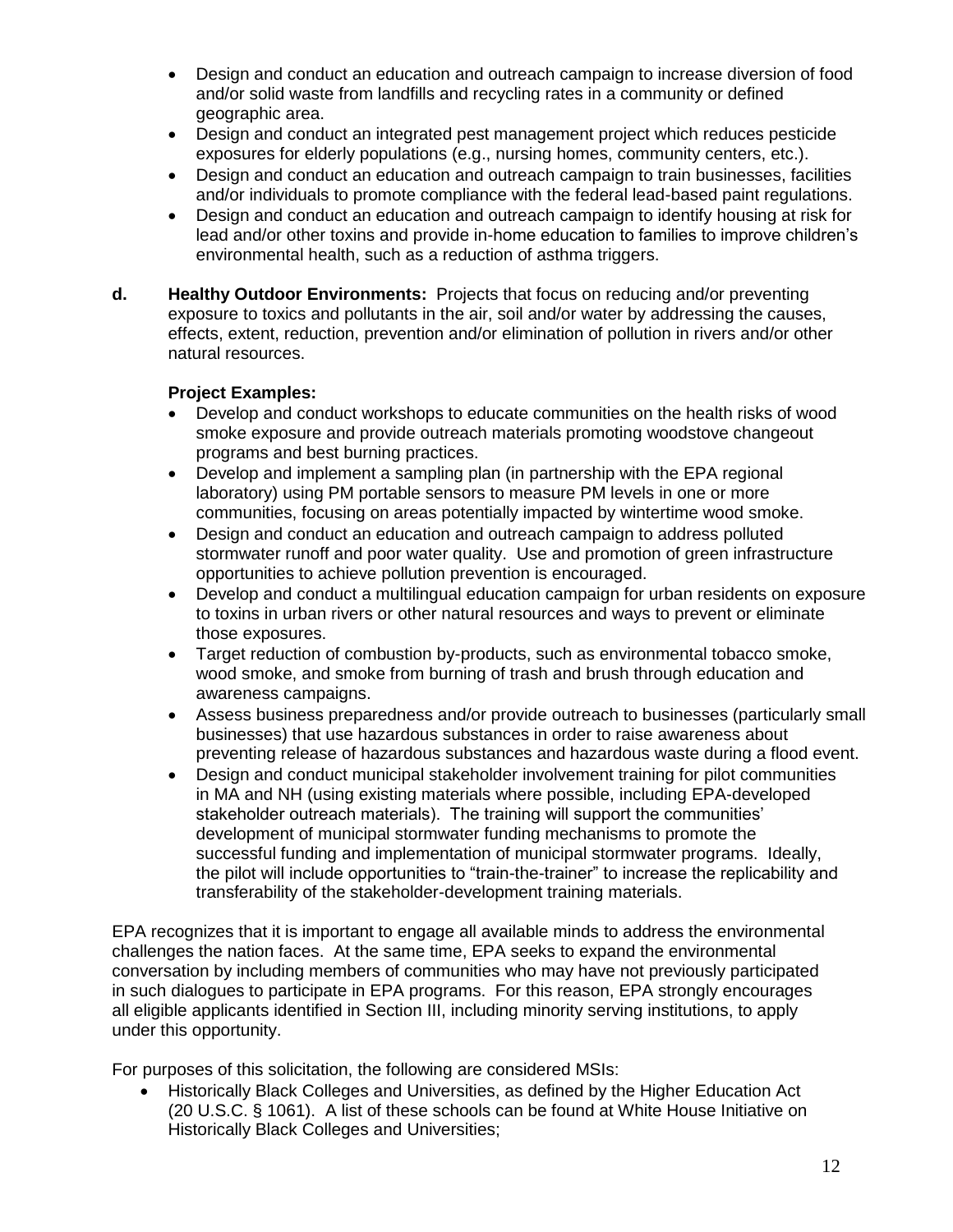- Tribal Colleges and Universities, as defined by the Higher Education Act (20 U.S.C. § 1059(c)). A list of these schools can be found at American Indian Tribally Controlled Colleges and Universities;
- Hispanic-Serving Institutions (HSIs), as defined by the Higher Education Act (20 U.S.C. § 1101a(a)(5). There is no list of HSIs. HSIs are institutions of higher education that, at the time of application submittal, have an enrollment of undergraduate full-time equivalent students that is at least 25% Hispanic students at the end of the award year immediately preceding the date of application for this grant; and
- Asian American and Native American Pacific Islander-Serving Institutions: (AANAPISIs), as defined by the Higher Education Act (20 U.S.C. § 1059g(a)(2)). There is no list of AANAPISIs. AANAPISIs are institutions of higher education that, at the time of application submittal, have an enrollment of undergraduate students that is not less than 10% students who are Asian American or Native American Pacific Islander.

## **SECTION II. AWARD INFORMATION**

Proposals may be submitted for amounts up to \$25,000. The project period will start no earlier than October 1, 2018 and can last for a one or two-year period. Although the project can last up to two years, the total amount requested for federal resources cannot exceed the \$25,000 limit. The grant program requires a match of 5% of the federal funds requested as part of a proposal. Any voluntary match beyond the 5% will not be considered as part of the evaluation and selection process used to make award decisions. Please see Section III, B, Matching for additional information.

This grant program is intended to provide seed funding to inspire and leverage broader investment to create healthy and resilient communities in Target Investment Areas within Connecticut, Maine, Massachusetts, New Hampshire, Rhode Island, Vermont, and tribal lands. The Healthy Communities Grant Program anticipates awarding approximately 10 cooperative agreements in 2018. All Target Program Areas have a combined estimated funding of up to \$250,000, similar to the FY17 competition.

Successful applicants will be issued a cooperative agreement. A cooperative agreement is an assistance agreement that is used when there is "substantial federal involvement" with the recipient during the performance of an activity or project. EPA awards cooperative agreements for those projects in which it expects to have substantial interaction with the recipient throughout the performance of the project. EPA will negotiate the precise terms and conditions of "substantial involvement" as part of the award process. Federal involvement may include close monitoring of the recipient's performance; collaboration during the performance of the scope of work; in accordance with 2 CFR 200.317 and 2 CFR 200.318, as appropriate, review proposed procurements; review qualifications of key personnel; and/or review and comment on the content of printed or electronic publications. EPA does not have the authority to select employees or contractors employed by the recipient. The final decision on the content of reports rests with the recipient.

EPA anticipates awarding a minimum of one award per Target Program Area, depending on the quality of the proposals received. Funding for these projects is not guaranteed and all awards are subject to the availability of funds, the evaluation of proposals based on the criteria in this announcement and other applicable requirements.

EPA reserves the right to reject all proposals and make no awards under this announcement or make fewer than expected. In appropriate circumstances, EPA reserves the right to partially fund proposals/applications by funding discrete portions or phases of proposed projects. If EPA decides to partially fund a proposal/application, it will do so in a manner that does not prejudice any applicants or affect the basis upon which the proposal or portion thereof, was evaluated and selected for award, and therefore maintains the integrity of the competition and selection process.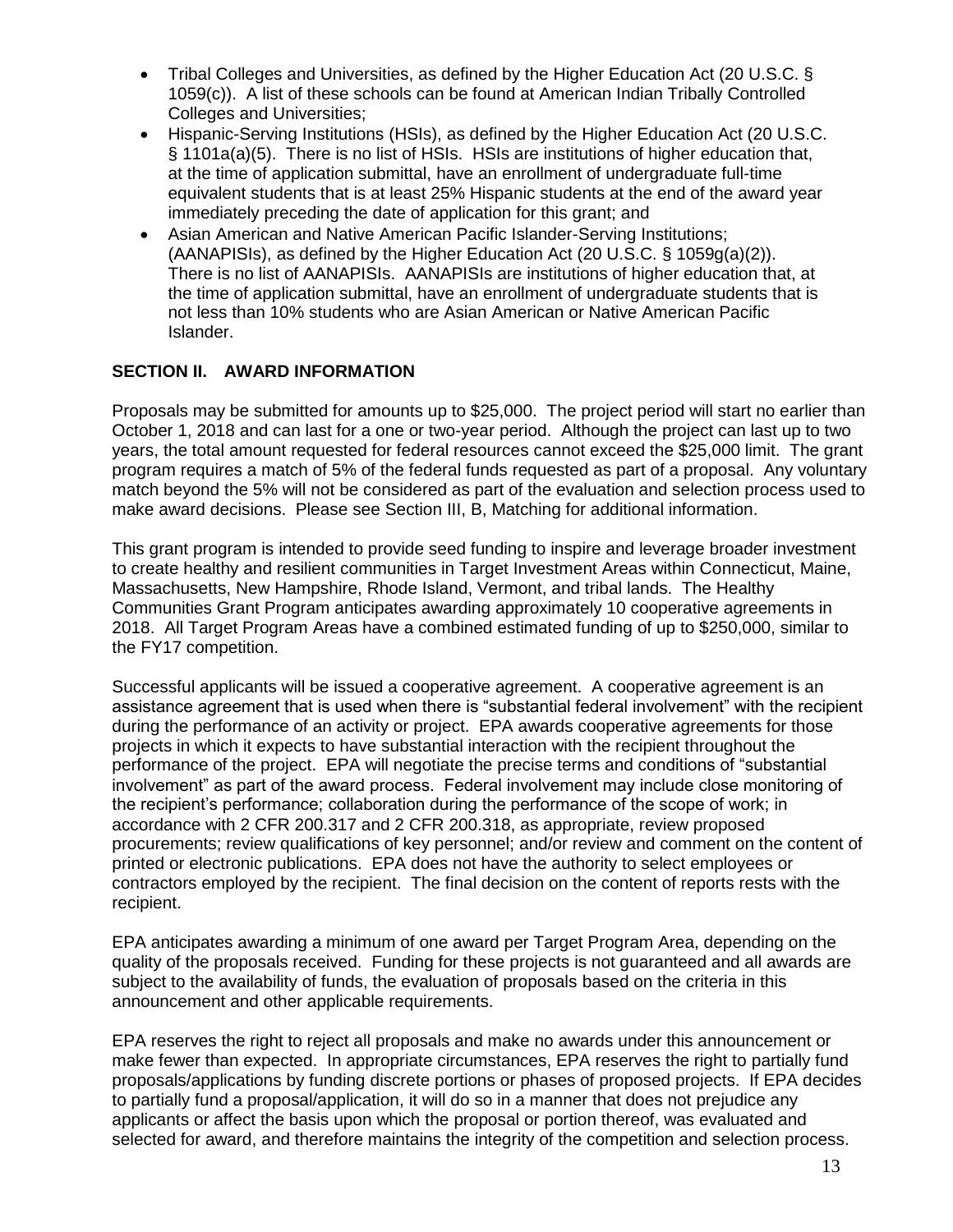EPA also reserves the right to make additional awards under this announcement, consistent with Agency policy and guidance, and without further competition, if additional funding becomes available after the original award selections are made. Any additional selections for awards will be made no later than six months after the original selection decisions.

## **SECTION III. ELIGIBILITY INFORMATION**

## **A. Eligible Applicants**

In accordance with CFDA 66.110, eligible applicants for awards under this announcement include State and Local governments, public nonprofit institutions/organizations, private nonprofit institutions/organizations, quasi-public nonprofit institutions/organizations, Federally Recognized Indian Tribal Governments, K-12 schools or school districts; and non-profit organizations (e.g., grassroots and/or community-based organizations). Funding will be considered for a college or university to support a project with substantial community and/or tribal involvement. Applicants need not be physically located within the boundaries of EPA New England to be eligible to apply for funding, but all proposed projects must affect and benefit one or more Target Investment Area within the EPA New England States of Connecticut, Maine, Massachusetts, New Hampshire, Rhode Island, and/or Vermont. Private businesses, federal agencies, and individuals are not eligible to be grant recipients. However, they are encouraged to work in partnership with eligible applicants on projects.

**Non-Profit Status:** Non-profit organization, as defined by 2 CFR 200.70, means any corporation, trust, association, cooperative or other organization that: (1) is operated primarily for scientific, educational, service, charitable or similar purposes in the public interest; (2) is not organized primarily for profit; and (3) uses its net proceeds to maintain, improve and/or expand its operations. Note that 2 CFR 200.70 specifically excludes the following types of organizations from the definition of non-profit organization because they are separately defined in the regulation: (i) institutions of higher education; and (ii) state, local and federally-recognized Indian tribal governments. While not considered to be a non-profit organization(s) as defined by 2 CFR 200.70, Institutions of Higher Education and state, local and federally-recognized Indian tribal governments are, nevertheless, eligible to submit applications under this announcement. Hospitals operated by state, tribal, or local governments or that meet the definition of nonprofit organization at 2 CFR 200.70 are also eligible to apply.

## **B. Matching**

The grant program requires a match of 5% of the federal funds requested. Any voluntary match beyond the 5% will not be considered as part of the evaluation and selection process used to make award decisions. See 2 CFR 200.306(b) for a definition of match and a description of match criteria.

## **C. In-Kind Contributions**

In-kind match is a non-cash contribution to a project such as volunteered services and donated supplies (e.g., use of equipment, office/meeting space, fiscal/management oversight, printing). These "in-kind contributions" can be counted toward the demonstration of strong partnerships by providing resource support. Volunteered services may include a bookkeeper's maintenance of a group's financial records and preparation of required financial reports or an auditor's review of a group's financial records. Applicants must place a reasonable monetary value on in-kind contributions and include them in the budget. Applicants must be prepared to document in-kind contributions should the organization be awarded a grant. Rates for volunteer services must be consistent with the local community for similar services. EPA can provide funds only for project costs that are allowable under EPA statutory authority. Similarly, the funds that serve as a match toward the project can be included as such only if they are for costs that EPA can fund. If a project is funded, applicants and all identified match funding is subject to audit to ensure that all costs are appropriate. If costs are ineligible or the grantee cannot properly document match dollars, the grantee will be liable for the disallowed costs.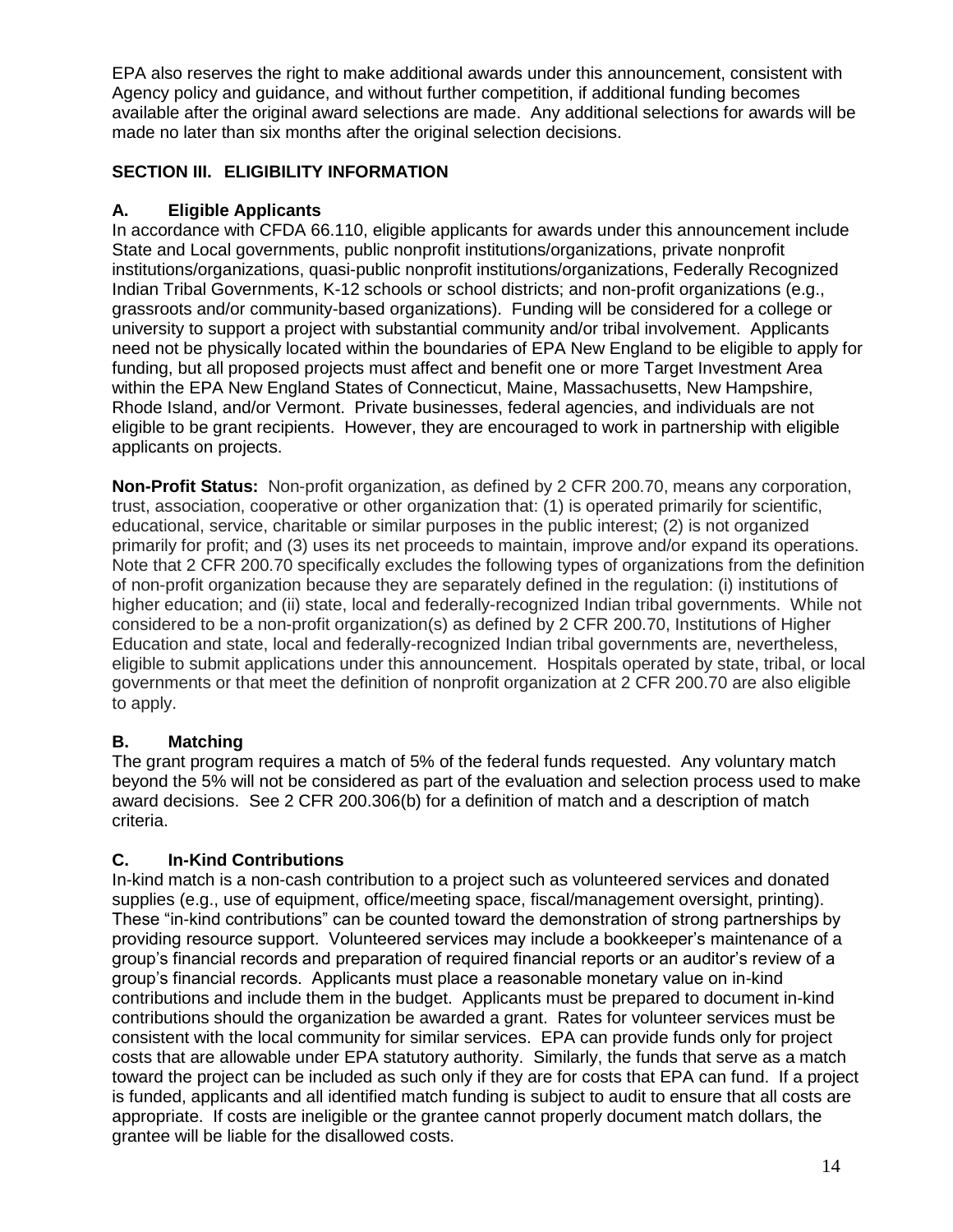## **D. Other Threshold Eligibility Criteria**

In order to qualify as eligible projects under this solicitation, proposed projects from eligible applicants as defined above must meet the threshold criteria listed below. Applicants deemed ineligible for funding consideration as a result of the threshold eligibility review will be notified within 15 calendar days of the ineligibility determination.

- Projects must: (1) Be located in and/or directly benefit one or more of the Target Investment Areas within Connecticut, Maine, Massachusetts, New Hampshire, Rhode Island, Vermont, and/or tribal lands in New England and (2) Identify how the proposed project will achieve measurable environmental and public health results in one or more of the Target Program Areas. Please see Section I, C, Target Investment Areas & Target Program Areas for additional information.
- Initial proposals must be submitted through www.grants.gov as stated in Section IV of this announcement (except in the limited circumstances where another mode of submission is specifically allowed for as explained in Section IV) on or before the proposal submission deadline published in Section IV of this announcement. Applicants are responsible for following the submission instructions in Section IV of this announcement to ensure that their proposal/application is timely submitted.
- Initial proposals submitted after the submission deadline will be considered late and deemed ineligible without further consideration unless the applicant can clearly demonstrate that it was late due to EPA mishandling or because of technical problems associated with [Grants.gov](https://www.grants.gov/) or relevant [SAM.gov](https://www.grants.gov/) system issues. An applicant's failure to timely submit their initial proposal through [Grants.gov](http://www2.epa.gov/grants/dispute-resolution-procedures) because they did not timely or properly register in SAM.gov or Grants.gov will not be considered an acceptable reason to consider a late submission. Applicants should confirm receipt of their initial proposal with Katie Marrese at [Marrese.Katie@epa.gov](mailto:Marrese.Katie@epa.gov) or 617-918-1658 as soon as possible after the submission deadline — failure to do so may result in your initial proposal not being reviewed.
- The initial submissions must substantially comply with the proposal submission instructions and requirements set forth in Section IV of this announcement or else they will be rejected. However, where a page limit is expressed in Section IV with respect to the initial and full proposal pages in excess of the page limitation will not be reviewed.
- Initial proposals that request more than \$25,000 in Federal funding will not be reviewed.
- Initial proposals that do not include the required 5% match will not be reviewed.
- Funds for all awarded projects must support research, investigations, experiments, trainings, demonstrations, surveys and/or studies related to restoring or revitalizing the environment; provide education, outreach, and training; or organize/conduct community planning activities in the Target Program Areas defined in Section I, B, EPA Strategic Plan Linkage and Anticipated Outcomes/Outputs.
- If any proposal is submitted that includes any ineligible tasks or activities, that portion of the proposal will be ineligible for funding and may, depending on the extent to which it affects the proposal, render the entire proposal ineligible for funding.
- Projects that do not fit within the statutory authorities listed in Section I will be considered ineligible and will not be reviewed. Please see Section I, A, Program Description for further information.

### **SECTION IV. APPLICATION AND SUBMISSION INFORMATION**

The Healthy Communities Grant Program has a two-step process for submitting and evaluating eligible proposals. This announcement requires the submission of an initial proposal as a first step. Applicants with the highest quality initial proposals will be invited to submit full proposals for further consideration. Further instructions are below.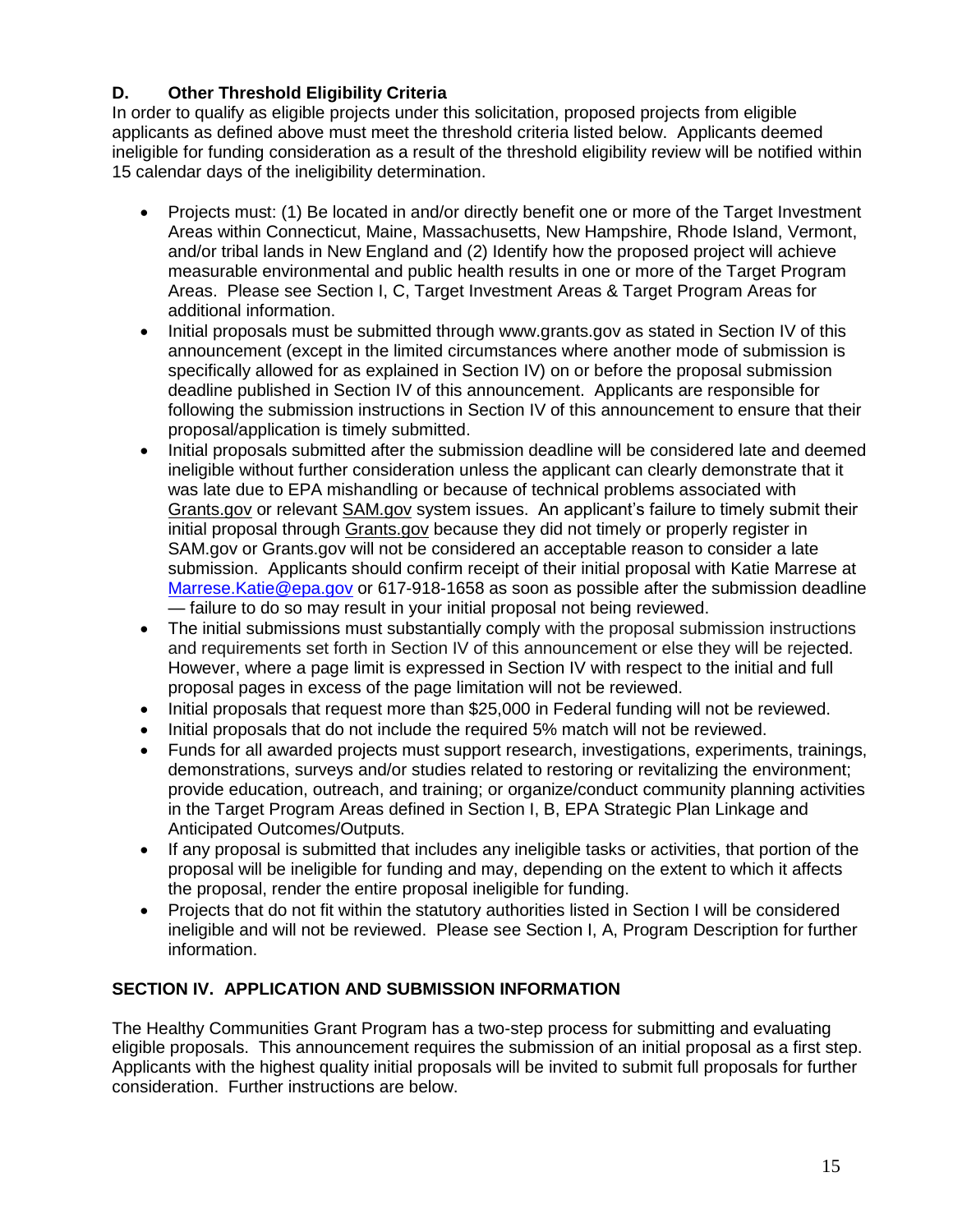## **A. Address to Request Application Package**

To request a link to the [https://www.grants.gov](https://www.grants.gov/) application package, please contact Katie Marrese, Healthy Communities Grant Program, US EPA New England, 5 Post Office Square, Suite 100 (OEP06-2), Boston, MA 02109-3912, by e-mail at marrese.katie@epa.gov or by phone at 617-918- 1658.

#### **B. Content and Form of Application Submission**

#### **1. Initial Proposal Submission**

The SF424 and Project Narrative (using the Initial Project Summary Format found in Attachment A) is required for the Initial Proposal Submission. The Project Summary must describe your project, how it will address one or more Target Investment Area(s) and how it will address one or more Target Program Area(s). Please see Section I, C, Target Investment Areas & Target Program Areas for a description of the Target Investment Areas and Target Program Areas. In your project summary, please identify your project goals and how you will meet them. Also, please identify the expected measurable environmental and/or public health results or improvements from your proposed project including, but not limited to, how you expect to achieve the expected project outcomes and outputs (see Section I, B, EPA Strategic Plan Linkage and Anticipated Outcomes/Outputs for additional information). Please make sure to address the initial proposal evaluation factors set forth in Section V. Applicants must include all the information in the Project Summary Format in Attachment A. The Project Summary submitted must not exceed two single-spaced pages in length. Please see Section IV, C, Submission Methods, Dates and Times for additional requirements.

#### **2. Full Proposal Package**

If your Initial Proposal is selected for further consideration, you will be invited to submit a full proposal package. EPA New England plans to notify applicants that are invited to submit a full proposal package on or around May 2, 2018. Below please find the instructions for submitting a full proposal package in the event you are invited to submit a full proposal.

The full proposal package must include the following elements:

- (1) Completed Application Forms
- (2) Project Summary with revisions, if any (see Attachment A)
- (3) Five single-spaced page Proposal Narrative
- (4) Healthy Communities Grant Program Work Plan
- (5) Budget Detail Sheet with match information, if any
- (6) Documentation demonstrating non-profit or not-for-profit status, if applicable
- (7) Resumes of up to three key project staff
- (8) Letters of Commitment from all project partners (if the project involves partners)
- (9) Environmental Results, Past Performance & Programmatic Capability Information (see description below for more information)

**Proposal Narrative:** A proposal narrative outline will be provided to selected finalists. The narrative for the full proposal is limited to five single-spaced pages; excess pages will not be reviewed. The narrative section of the full proposal package must follow the format outline, answer the questions listed, and address all of the full proposal evaluation factors identified in Section V. A copy of your Project Summary (with revisions, if applicable), work plan, detailed budget and information describing Environmental Results & Past Performance must also be submitted for each proposal; these are not considered part of the five-page limitation for the proposal narrative.

**Proof of Non-Profit Status:** All non-profit applicants, except public agencies, municipalities, and Federally-recognized Tribes, must attach documentation demonstrating non-profit status or articles of incorporation. Full proposal package submissions without this documentation will not be considered. For more information, please read Section III, A, Eligible Applicants.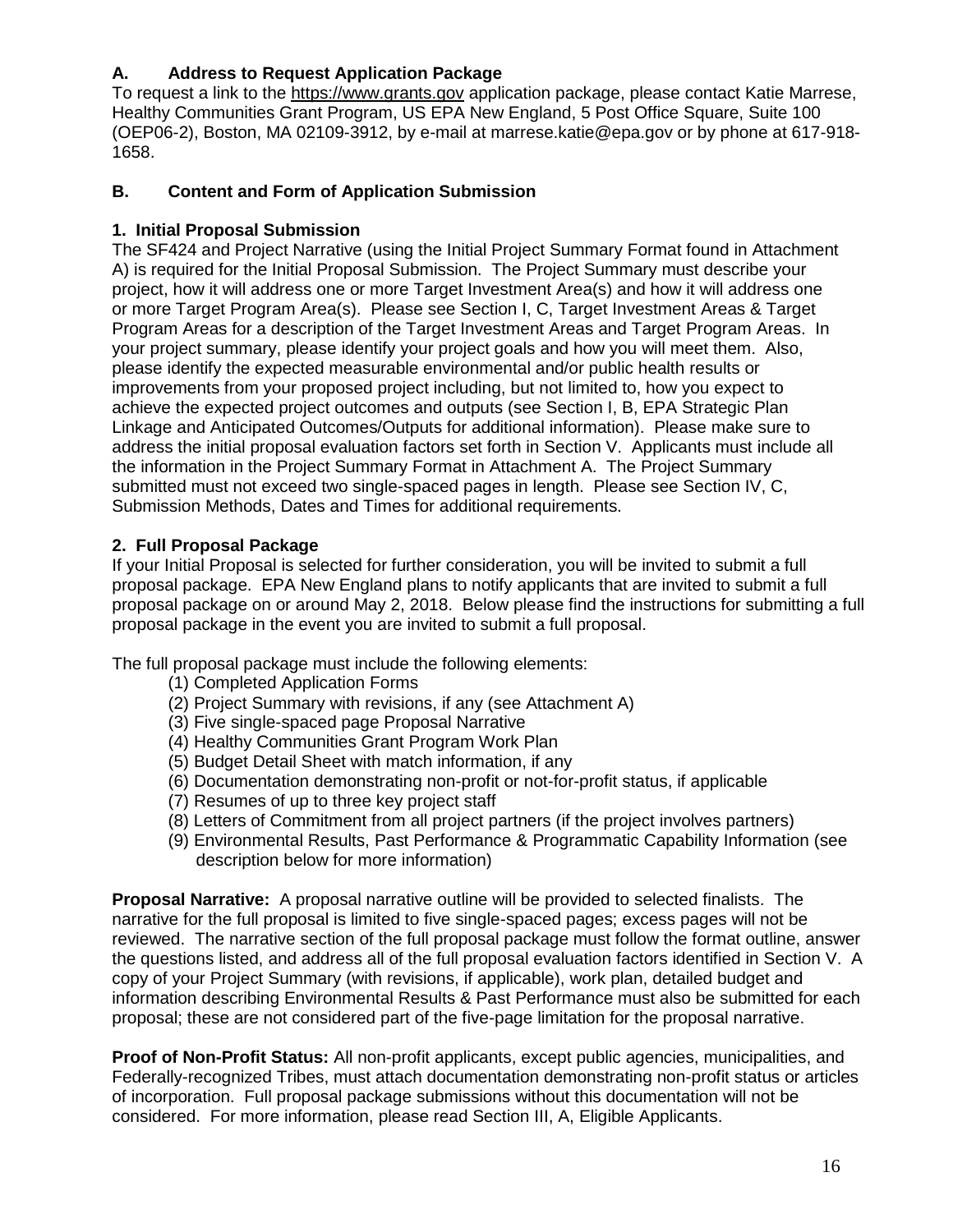**Commitment Letters:** Letters of commitment from all partners collaborating on the project and/or contributing any matching funds (cash or in-kind) to the project must be submitted with your full proposal package, not sent separately. Letters must be submitted on letterhead (if applicable), signed by the project partner, and include the partner's telephone number and address. The commitment letters should be addressed to the applicant and be submitted as part of the full proposal package. Commitment letters sent directly to EPA New England will not be accepted. Commitment letters must specify the nature of the match, if any, (cash or in-kind services) and must describe the role of the project partner in the project. If the partner is providing matching funds, the organization providing the match must be able to certify that the funds will be available during the project period. Proposals for projects that have listed partners but do not include commitment letters from every listed project partner will not earn full points under Criterion 4 during the evaluation process. Please do not send letters of general support from others not directly involved in the project; they will not be considered during the evaluation and review process.

**Environmental Results, Past Performance and Programmatic Capability Information:** These issues will be evaluated under Criterion 3 of Section V. All applicants should clearly describe their programmatic and fiscal capacity to manage the proposed project and their past performance. If you do not have such information or have not received assistance agreements within the last five years, you must specify this in the proposal narrative. In evaluating applicants under these factors in Section V, EPA will consider the information provided by the applicant and may consider from other sources including information from EPA files and from current and prior grantors (e.g., to verify and/or supplement the information provided by the applicant).

Submit a list of federally, and/or non-federally funded assistance agreements (grants or cooperative agreements, not contracts) similar in size, scope and relevance to the proposed project that your organization performed within the last five years (no more than 5 agreements, and preferably EPA agreements). Please include the assistance agreement number, title of the project, the amount of funding, funding agency or organization, and point-of contact and describe (i) whether, and how, you were able to successfully complete and manage those agreements and (ii) your history of meeting the reporting requirements under those agreements including whether you adequately and timely reported on your progress towards achieving the expected outputs and outcomes of those agreements (and if not, explain why not) and whether you submitted acceptable final technical reports under the agreements. In evaluating applicants under these factors in Section V, EPA will consider the information provided by the applicant and may also consider relevant information from other sources, including information from EPA files and from current/prior grantors (e.g., to verify and/or supplement the information provided by the applicant). If you do not have any relevant or available past performance or past reporting information, please indicate this in the proposal and you will receive a neutral score for these factors (a neutral score is half of the total points available in a subset of possible points). If you do not provide any response for these items, you may receive a score of 0 for these factors.

In addition, provide information on your organizational experience and plan for timely and successfully achieving the objectives of the proposed project, and your staff expertise/qualifications, staff knowledge, and resources or the ability to obtain them, to successfully achieve the goals of the proposed project. This should include a description of the organizational and administrative systems (e.g., accounting programs) that you have in place that will be used to appropriately manage, expend, and account for Federal funds.

### **C. Submission Methods, Dates and Times**

**1. Initial Proposal Submission:** Applicants must apply electronically through [Grants.gov](http://grants.gov/) under this funding opportunity using the grants.gov instructions below. If an applicant does not have the technical capability to apply electronically through Grants.gov because of limited or no internet access which prevents them from being able to upload the required application materials to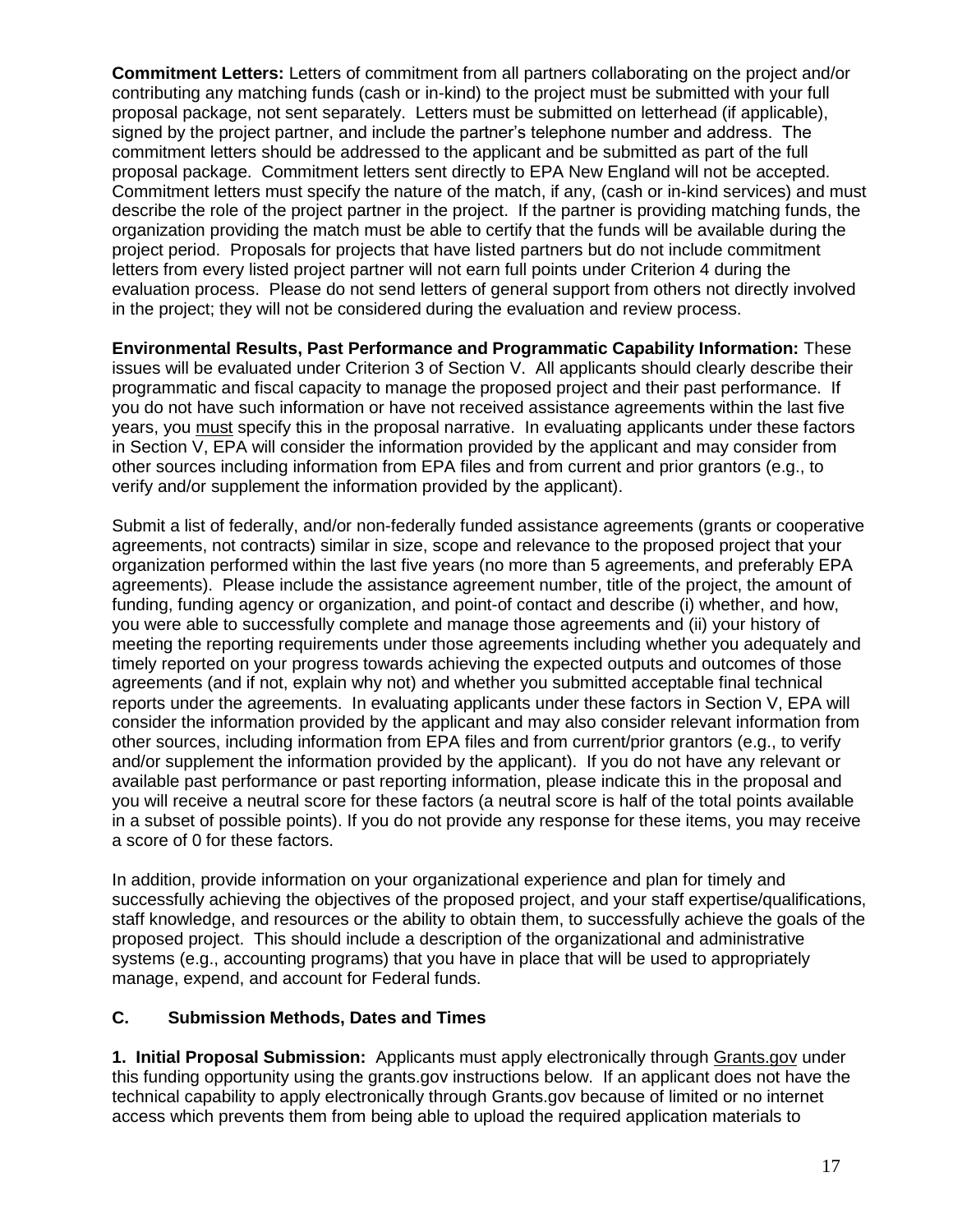[Grants.gov,](mailto:brownell.sandra@epa.gov) the applicant must apply for an exception. Please see Attachment B for detailed information on limited exception procedures.

The electronic submission of your application must be made by an official representative of your institution who is registered with Grants.gov and is authorized to sign applications for Federal assistance. For more information on the registration requirements that must be completed in order to submit an application through Grants.gov, go to [Grants.gov](https://www.grants.gov/) and click on "Applicants" on the top of the page and then go to the "Get Registered" link on the page. If your organization is not currently registered with Grants.gov, please encourage your office to designate an Authorized Organization Representative (AOR) and ask that individual to begin the registration process as soon as possible. Please note that the registration process also requires that your organization have a Unique Entity Identifier (e.g. DUNS number) and a current registration with the System for Award Management (SAM) and the process of obtaining both could take a month or more. Applicants must ensure that all registration requirements are met in order to apply for this opportunity through grants.gov and should ensure that all such requirements have been met well in advance of the submission deadline. Registration on grants.gov, SAM.gov, and DUNS number assignment is FREE.

Applicants need to ensure that the AOR who submits the application through Grants.gov and whose Unique Entity Identifier (e.g. DUNS number) is listed on the application is an AOR for the applicant listed on the application. Additionally, the DUNS number listed on the application must be registered to the applicant organization's SAM account. If not, the application may be deemed ineligible.

To begin the application process under this grant announcement, go to [Grants.gov](https://www.grants.gov/) and click on "Applicants" on the top of the page and then "Apply for Grants" from the dropdown menu and then follow the instructions accordingly. Please note: To apply through Grants.gov, you must use Adobe Reader software and download the compatible Adobe Reader version. For more information about Adobe Reader, to verify compatibility, or to download the free software, please visit [Adobe Reader Compatibility](https://www.grants.gov/web/grants/applicants/adobe-software-compatibility.html) Information on Grants.gov.

You may also be able to access the application package for this announcement by searching for the opportunity on [Grants.gov.](https://www.grants.gov/) Go to [Grants.gov](https://www.grants.gov/) and then click on "Search Grants" at the top of the page and enter the Funding Opportunity Number, **EPA-R1-HC-2018**, or the CFDA number that applies to the announcement (CFDA 66.110), in the appropriate field and click the Search button.

Please Note: All applications must now be submitted through [Grants.gov](https://www.grants.gov/) using the "Workspace" feature. Information on the Workspace feature can be found at the [Grants.gov Workspace](https://www.grants.gov/web/grants/applicants/workspace-overview.html)  [Overview Page.](https://www.grants.gov/web/grants/applicants/workspace-overview.html)

**Application Submission Deadline:** Your organization's AOR must submit your complete application package electronically to EPA through [Grants.gov](https://www.grants.gov/) no later than **May 1, 2018,** 11:59 PM ET. Please allow for enough time to successfully submit your application and allow for unexpected errors that may require you to resubmit.

Please submit *all* of the application materials described below using the Grants.gov application package accessed using the instructions above.

#### **The following forms and documents are required as part of the Initial Proposal under this announcement:**

- 1. Application for Federal Assistance (SF-424)
- 2. Project Narrative (using the Initial Project Summary Format found in Attachment A)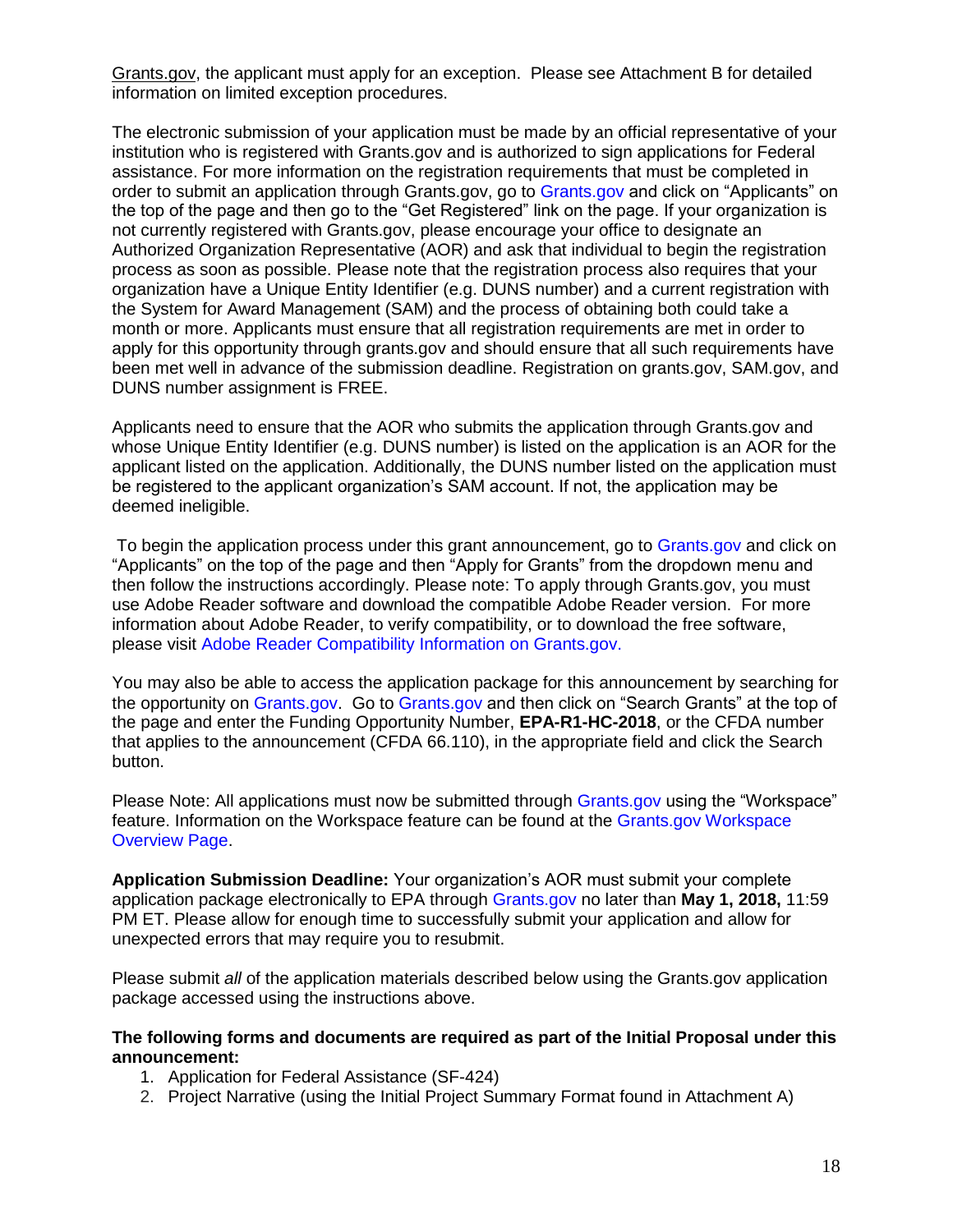#### **Standard Form SF424, Application for Federal Assistance**

Complete the Standard Form (SF) 424 in its entirety. There are no attachments for this form. Be sure to include your organization's fax number and email address in block 5 of the SF-424. The organization's DUNS number must be included on the SF424. The Standard Form SF424 should appear in the "Mandatory Documents" box on the Grants.gov Grant Application Package page. For this document, click on the appropriate form and then click "Open Form" below the box. The fields that must be completed will be highlighted in yellow. Optional fields and completed fields will be displayed in white. If you enter an invalid response or incomplete information in a field, you will receive an error message.

When you have completed the form, click "Save." When you return to the electronic Grant Application Package page, click on the form you have just completed then click on the box that says, "Move Form to Submission List." This action will move the document over to the box that says, "Mandatory Completed Documents for Submission."

#### **Project Narrative**

The document should be readable in PDF or MS Word and consolidated into a single file. You must follow all the instructions under Section IV, B, Initial Proposal Submission. For your proposal, you will need to attach an electronic file. Prepare your Project Summary as described in Attachment A and save the document to your computer as an MS Word or PDF. Please ensure the document does not exceed the two-page limit.

When you are ready to attach your proposal to the application package, click on "Project Narrative Attachment Form," and open the form. Click "Add Mandatory Project Narrative File," and then attach your work plan (previously saved to your computer) using the browse window that appears. You may then click "View Mandatory Project Narrative File" to view it. Enter a brief descriptive title of your project in the space beside "Mandatory Project Narrative File Filename;" the filename should be no more than 40 characters long.

**Note: Minor problems are not uncommon with transfers to Grants.gov. It is essential to allow sufficient time to ensure that your application is submitted to Grants.gov BEFORE the due date identified in Section IV of the solicitation. Please see Attachment C for more information on Grants.gov technical issues.** 

**2. Full Proposal Submission:** If your Initial Proposal is selected for further consideration, you will receive further instructions on when and how to submit the full proposal. Please see Section IV, B, Full Proposal Package for additional information on the Full Proposal. Full Proposals must be submitted before the deadline provided in the instructions or else they will be rejected.

### **D. Intergovernmental Review**

Intergovernmental Review does not apply to the Initial Proposal, but does apply to full proposal packages. Please check with your state's Single Point of Contact

[\(http://www.whitehouse.gov/omb/grants/spoc.html\)](https://obamawhitehouse.archives.gov/omb/grants_spoc) to determine which requirements, if any, apply to your full proposal package. Applicants are encouraged to apply to their State Clearinghouse for a 30-day Intergovernmental Clearinghouse review process on or near the date of the full proposal submission. EPA will not make an award without the Intergovernmental Clearinghouse approval.

### **E. Additional Provisions for Applicants**

Additional provisions that apply to this solicitation and/or awards made under this solicitation, including but not limited to those related to confidential business information, contracts and subawards under grants, and proposal assistance and communications, can be found at EPA [Solicitation Clauses.](https://www.epa.gov/grants/epa-solicitation-clauses) These, and the other provisions that can be found at the website link, are important, and applicants must review them when preparing proposals for this solicitation. If you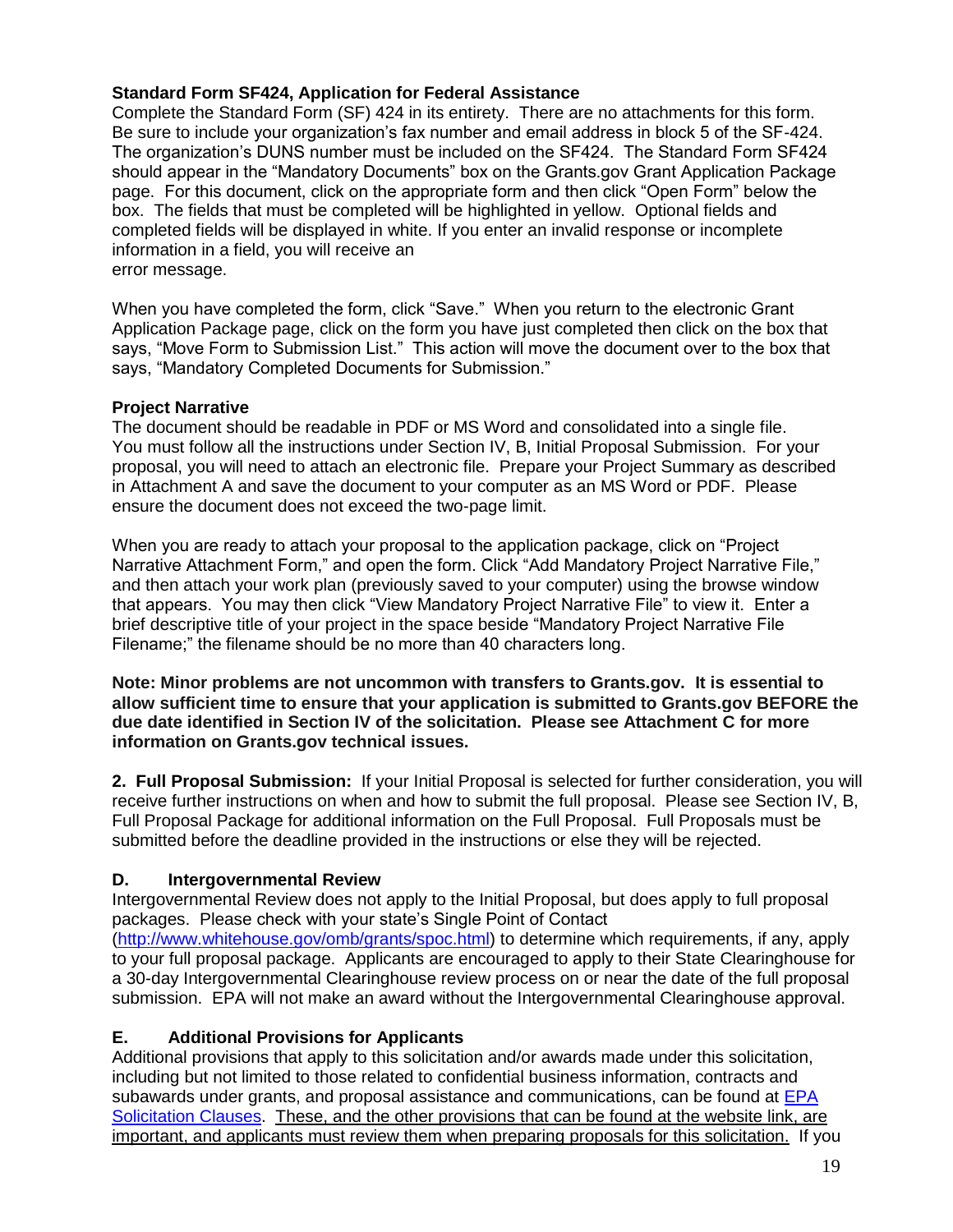are unable to access these provisions electronically at the website above, please communicate with the EPA contact listed in this solicitation to obtain the provisions.

### **F. Information Sessions**

In order to answer applicant questions, the Healthy Communities Grant Program will sponsor three conference calls to address questions before the Initial Proposal is due. The information sessions are optional, but registration is required for participation. After submitting the registration form, you will receive instructions on how to participate in the conference call. Please see Attachment D of this application guidance for the schedule and registration information for the conference calls.

After finalists are selected, the Healthy Communities Grant Program will host additional informational sessions for finalists to review requirements for the full proposal submission. Additional details on these information sessions for finalists will be provided with the full proposal submission instructions.

## **SECTION V. APPLICATION REVIEW INFORMATION**

## **A. Evaluation Criteria**

Eligible initial proposals and full proposal packages will be evaluated based on the criteria described below.

**1. Criteria for Initial Proposals:** Initial Proposals that are deemed eligible based on the information in Section III, Eligibility Information, will be evaluated based on two criteria:

a) The extent and quality to which the applicant identifies one or more Target Investment Areas and describes the project linkage, identifies one or more Target Program Area(s) and describes the project linkage, describes the target audience that will be serviced by the project; describes the organization's qualifications to complete the work; and identifies and describes the partners involved with the project and why they are sufficient to achieve the project goal (up to 10 points).

b) The extent and quality to which the applicant identifies and describes the environmental and/or public health problem being addressed by the project; describes the project goal, including the tasks and deliverables needed to achieve the project goal; describes the environmental and/or public health results expected to be achieved from the proposed project for every Target Program Area identified, and describes the plan measuring/tracking project success (up to 10 points).

These criteria will be weighted equally in the evaluation of the Project Summaries.

**2. Criteria for Full Proposals:** Based on the evaluation of the Project Summaries, applicants with the highest quality initial proposals will be invited to submit full proposal packages for consideration. Full proposal packages will be evaluated against the selection criteria outlined below.

All full proposals will be evaluated on the extent to which the proposal addresses the following criteria:

## **CRITERION ONE: Healthy Communities** (25 points)

- **a) How well did the applicant demonstrate how the project addresses the Target Investment Area(s)?**
- How well did the applicant identify appropriate Target Investment Areas for the project? (4 points)
- How well did the applicant include relevant information such as demographics, geographic location, and community history? (4 points)
- **b) How well did the applicant demonstrate how the project addresses the Target Program Area(s)?** (10 points)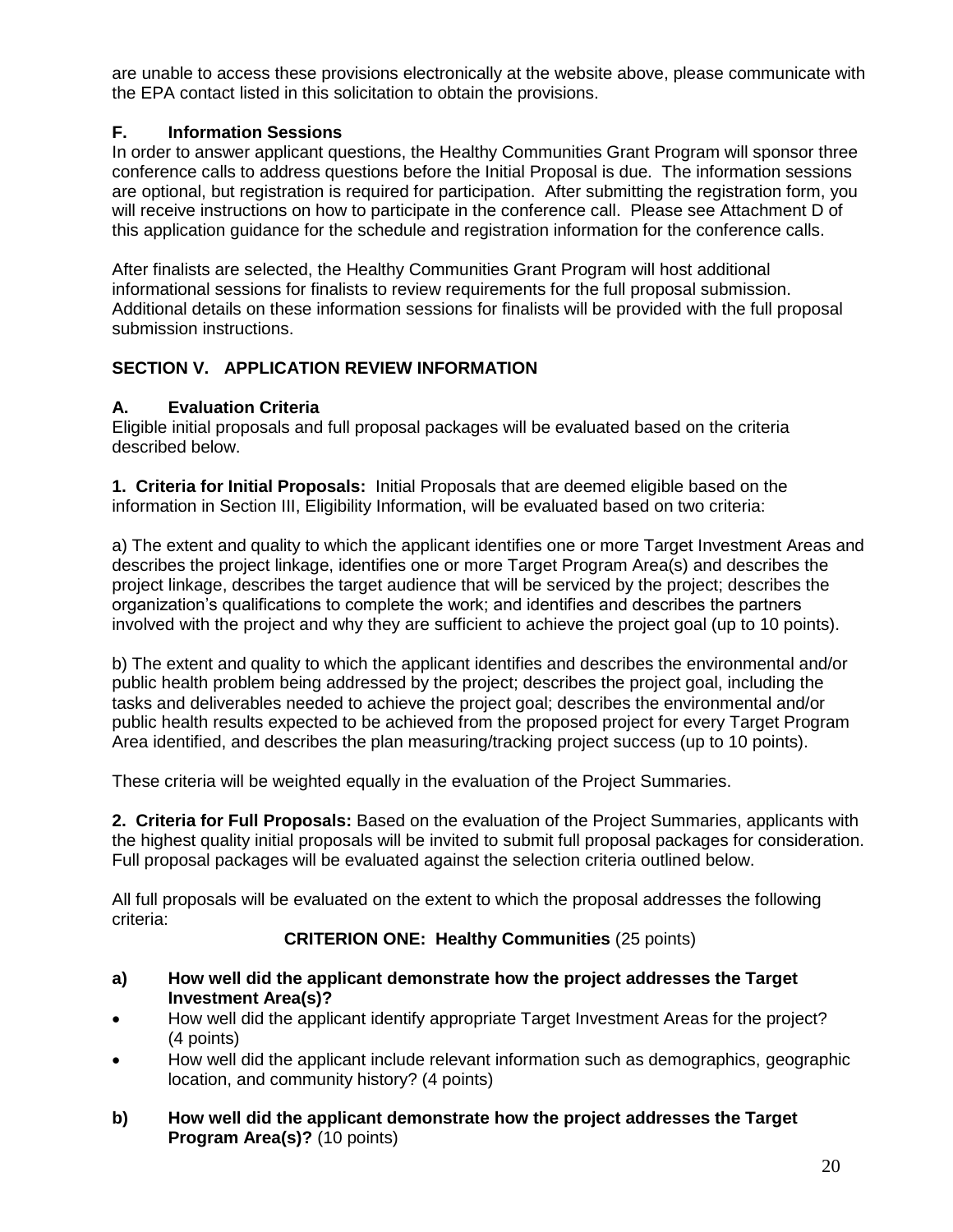- How well did the applicant identify appropriate Target Program Areas for the project? (5 points)
- How well did the applicant describe how this project will improve the environment and/or public health in the Target Investment Area(s)? (5 points)
- **c) How well did the applicant demonstrate what the proposed project will do to address the problem(s) identified?**
- How well did the applicant clearly identified the current/anticipated environmental and/or public health issues) the community or target area is currently burdened with? (4 points)
- How well did the applicant describe how the proposed project represents new steps or builds upon other projects addressing the same issue(s)? (3 points)

Please review Section I, C, Target Investment Areas & Target Program Areas for detailed descriptions.

## **CRITERION TWO: Measurable Results** (29 points)

- **a) How well did the applicant demonstrate the measurable short term results that will be achieved?**
- How well are the key project deliverables (outputs) clearly identified? (5 points)
- How well does the workplan provide a clear and reasonable project schedule? (5 points)
- How well has the applicant described whether the key project deliverables sufficient to achieve the project goals (outcomes)? (5 points)
- How well has the applicant described how this project improves the environment and/or public health in the short term? For planning and visioning projects, has the applicant clearly outlined the steps to ensure that the plan/vision is implemented? (5 points)
- **b) How well did the applicant identify expected results and provide quantifiable targets?**
- How well has the applicant provided quantifiable targets for each Target Program Area identified? (4 points)
- **c) How well did the applicant demonstrate how the project team will ensure that data and information is useable, accessible to the public, or is shared with appropriate stakeholders (e.g., local government, residents, etc.)?**
- How well did the applicant describe the plan to keep track of data and information? (2 points)
- How well did the applicant describe the plan to ensure to the public, stakeholders, and/or affected community will have access and can benefit from the data, information, and project results? (3 points)

## **CRITERION THREE: Organizational Capacity, Programmatic Capability, and Past Performance** (20 points)

- **a) How well did the applicant demonstrate is ability to successfully perform the project?**
- How well did the applicant describe the issues addressed by their mission and other efforts? (3 points)
- How well did the applicant describe how the proposed project fits into the organization's mission and other efforts? (3 points)
- **b) How well did the applicant demonstrate their programmatic capability to successfully perform and manage the proposed project?**
- How well has the applicant demonstrated the organizational experience and ability to ensure timely and successful achievement of the project's objectives? (2 points)
- How well has the applicant demonstrated staff expertise/qualifications, staff knowledge, and resources or the ability to obtain them to successfully achieve the project goals? (2 points)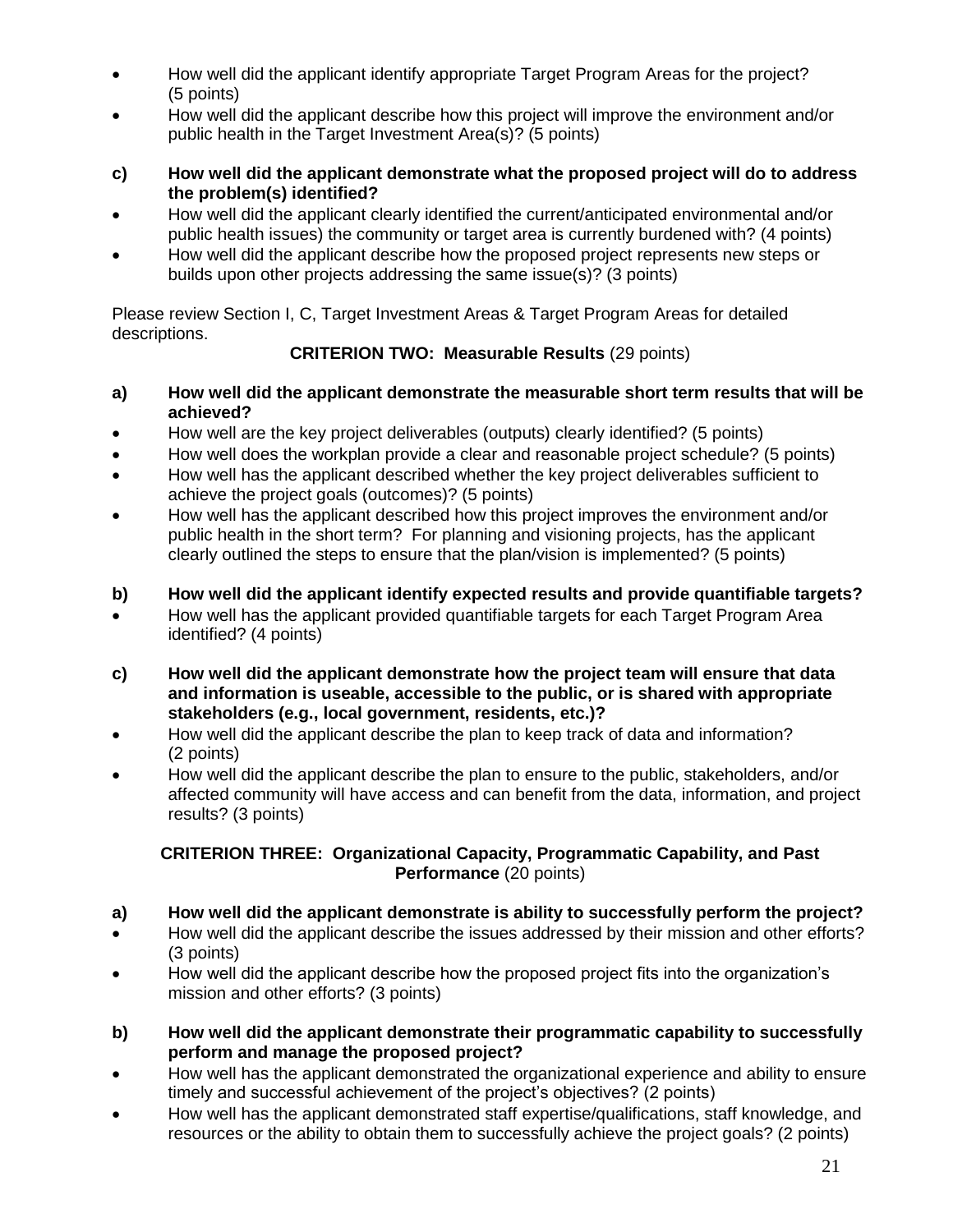- **c) How well did the applicant document and/or report on progress towards achieving expected results of assistance agreements; whether or not there was sufficient reporting on performance of those agreements; and if progress was not made, did they document how the issue(s) was resolved?**
- How well has the applicant demonstrated past performance in successfully completing assistance agreements identified in the narrative proposal in Section IV,C of this announcement? (2 points)
- How well has the applicant demonstrated a history of meeting reporting requirements and submitting acceptable final technical reports under these agreements and the extent to which the applicant adequately and timely reported on their progress towards achieving the expected outputs and outcomes under those agreements and if such progress was not being made whether the applicant documented and adequately reported why not and how the issue was resolved? (2 points)
- **d) How well did the applicant describe the approach, procedures, and controls for ensuring that awarded grant funds will be expended in a timely and efficient manner?**
- How well did the applicant provide accurate budget information clear that clearly shows how funds will be used? (2 points)
- How well did the applicant provide reasonable and allowable project expenses given the proposed activities? (2 points)
- How well did the applicant describe the organizational and administrative systems (e.g., accounting programs) they have in place that will be used to appropriately manage, expend, and account for Federal funds in a timely and efficient manner? (2 points)

When evaluating applicants under item c of this criterion, the Agency will consider the information provided by the applicant in its full proposal and attachments and may also consider relevant information from other sources including agency files and prior/current grantors (e.g., to verify and/or supplement the information supplied by the applicant). If you do not have any relevant or available past performance or past reporting information, please indicate this in the proposal and you will receive a neutral score for these subfactors (item c above-a neutral score is half of the total points available in a subset of possible points). If you do not provide any response for these items, you may receive a score of 0 for these factors.

**CRITERION FOUR: Community Involvement and Effective Partnerships** (20 points)

- **a) How well did the applicant demonstrate how they and/or the project partner represent those in the community and/or geographic area who have an interest in or will be affected by the project?**
- How well did the applicant describe why the organization is working in this area? (3 points)
- To what extent does the applicant and/or project partners represent and/or have experience working in this area? (3 points)
- **b) How well did the applicant demonstrate what methods will be used for stakeholder involvement to assure that all affected by the project are provided an opportunity to participate?**
- To what extent will the project team involve the necessary stakeholders? If applicable, to what extent will the project components and/or outreach materials be multilingual and culturally competent? (4 points)
- How well did the applicant describe why the project's approach will be particularly effective with this area? (3 points)
- **c) How well did the applicant described the other groups that have been identified to be involved in the project, their role and responsibility in the project, and how that will**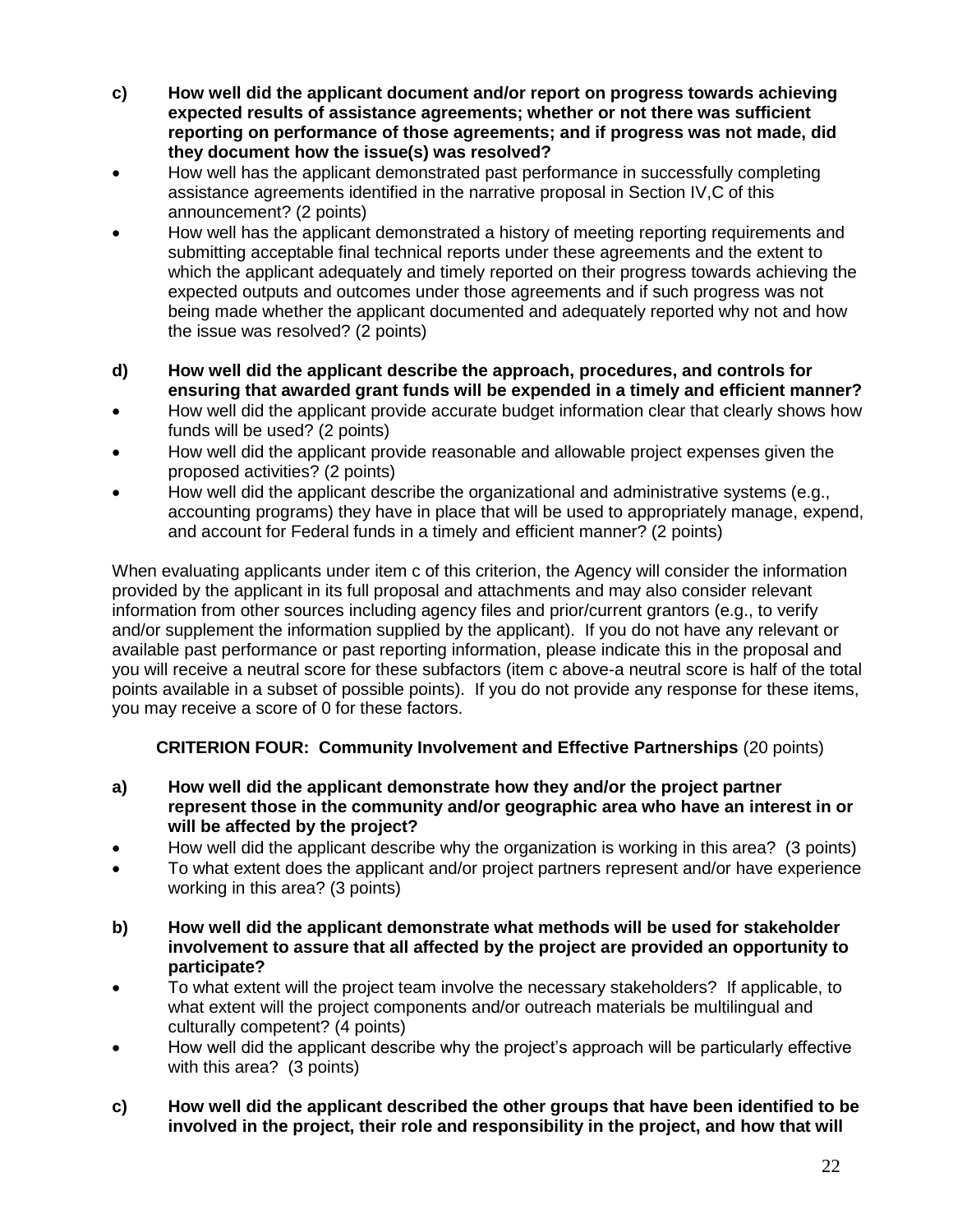**lead to project success? If there are no project partners proposed, then the applicant will be evaluated based on how they demonstrate they can successfully fulfill the project requirements without partners.** 

• To what extent does the applicant describe what the project partners will be responsible for as part of the project and identified what commitments the applicant has secured to ensure the project's success (e.g., letters of commitment)? For proposals that do not include project partners, to what extent does the applicant demonstrate the right mix of its own staff, skills, and capability to perform the project successfully and effectively without project partners? (7 points)

Commitment letters from all project partners will be reviewed as part of the evaluation process. Proposals for projects that have listed partners but do not include commitment letters from every listed project partner will not earn full points under Criterion 4, question c. If there are no project partners, the applicant must clearly describe why the organization can fulfill the project requirements on its own. Please do not send letters of general support from any organization or individual not directly involved in the project; they will not be considered during the evaluation and review process.

Please review Section I, C, Target Investment Areas & Target Program Areas and Section IV, B, 2, Commitment Letters for additional information.

### **CRITERION FIVE: Evaluation** (6 points)

- **a) How well did the applicant describe the approach to identify challenges and incorporate any needed changes to the project during the project period?**
- How effective is the applicant's plan to determine if objectives are being met and incorporate any needed changes to the project? (2 points)
- **b) How well did the applicant describe the plan to evaluate the project results at the end of the project period to demonstrate if the goals were met and to identify what lessons were learned?**
- To what extent does the applicant describe an acceptable method for evaluating project success? (2 points)
- To what extent does the applicant describe an acceptable plan to determine and document project effectiveness? (2 points)

#### **B. Review and Selection Process**

EPA New England employees across contributing programs will review and evaluate both initial and full proposal packages. Initial proposals that pass the threshold eligibility review (see Section III, Eligibility Information) will be evaluated and scored based on the extent and quality to which they address the applicable evaluation criteria listed above in Section V, A, 1, Criteria for Initial Proposals. Applicants with the highest scoring initial proposals will be invited to submit full proposal packages for consideration.

Full proposal packages are scored using the criteria listed above in Section V, A, 2, Criteria for Full Proposals. An average score will be calculated for each proposal and then it will be ranked accordingly. The reviewers will meet to discuss the data and address scoring disparities on the proposals they reviewed. The Selection Official will receive a list of the highest ranked proposals and will make final funding selections based on the ranking but may also consider other factors including funding availability, geographic balance, and range of project types, including Target Program Areas. EPA anticipates awarding a minimum of one award per Target Program Area, depending on the quality of the proposals received.

Please note that this is a very competitive grant program, and limited funding is available for qualified projects. EPA New England expects to receive many grant proposals, and it will not be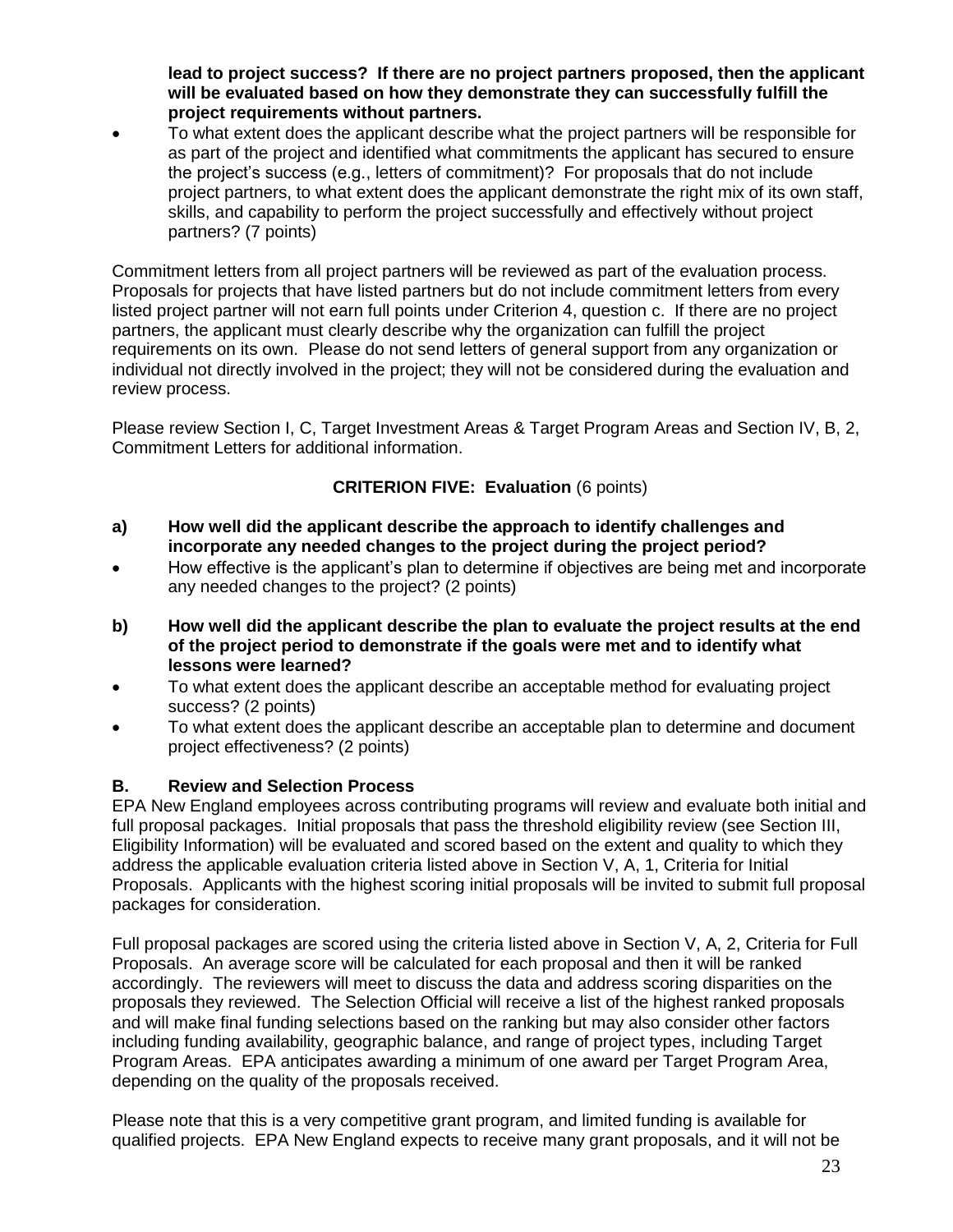possible to fund all proposals received. EPA New England reserves the right to reject all proposals and make no grant awards under this announcement.

## **C. Anticipated Announcement and Award Dates**

| March 8, 2018                | Healthy Communities Application Guidance is released.                                                                                                                                                                                                                                                 |
|------------------------------|-------------------------------------------------------------------------------------------------------------------------------------------------------------------------------------------------------------------------------------------------------------------------------------------------------|
| March 8 - May 1, 2018        | Eligible grant recipients develop and complete their Initial<br>proposals.                                                                                                                                                                                                                            |
| March 29, April 3 & 24, 2018 | Healthy Communities Grant Program hosts Information<br>Sessions via conference call. The conference call is open to<br>all applicants to discuss the grant program. See Attachment D<br>to RSVP for conference calls.                                                                                 |
| May 1, 2018                  | Initial proposal submissions must be received by midnight via<br>https://www.grants.gov.                                                                                                                                                                                                              |
| May 1-May 17, 2018           | Initial proposal submissions are evaluated.                                                                                                                                                                                                                                                           |
| May 21, 2018                 | Selected finalists will be notified via telephone and invited to<br>submit a full proposal. Formal letters will be sent to all<br>applicants to notify them of the status of their initial proposal<br>submissions.                                                                                   |
| May-June, 2018               | Finalists develop and complete their full proposals.                                                                                                                                                                                                                                                  |
| May-June, 2018               | Information sessions will be hosted for finalists. The locations<br>of the sessions will be determined after finalists are notified<br>and more details will be provided to finalists in their notification<br>letter.                                                                                |
| June, 2018                   | Full proposal packages are reviewed and evaluated.                                                                                                                                                                                                                                                    |
| <b>July, 2018</b>            | Applicants will be contacted via telephone if their proposal is<br>being considered for funding. Some applicants may be asked<br>to make minor revisions to their proposed project work plans.<br>Formal letters will be sent to all applicants to notify them of the<br>status of their submissions. |
| September, 2018              | EPA New England expects to formally announce 2018 Healthy<br><b>Communities Grant Program Recipients.</b>                                                                                                                                                                                             |

## **E. Additional Provisions for Applicants**

Additional provisions that apply to this solicitation and/or awards made under this solicitation including the clause on Reporting and Use of Information Concerning Recipient Integrity and Performance can be found on the **EPA Solicitation Clauses** page. These, and the other provisions that can be found at the website link, are important, and applicants must review them when preparing proposals for this solicitation. If you are unable to access these provisions electronically at the website above, please communicate with the EPA contact listed in this solicitation to obtain the provisions.

### **SECTION VI. AWARD ADMINISTRATION INFORMATION**

### **A. Award Notification**

EPA anticipates notification to successful applicants will be made via telephone and/or email on May 21, 2018. The notification will be sent to the original signer of the proposal or the project contact listed in the proposal. This notification, which informs the applicant that its proposal has been selected and is being recommended for award, is not an authorization to begin work. The successful applicant may need to prepare and submit additional documents and forms (e.g., work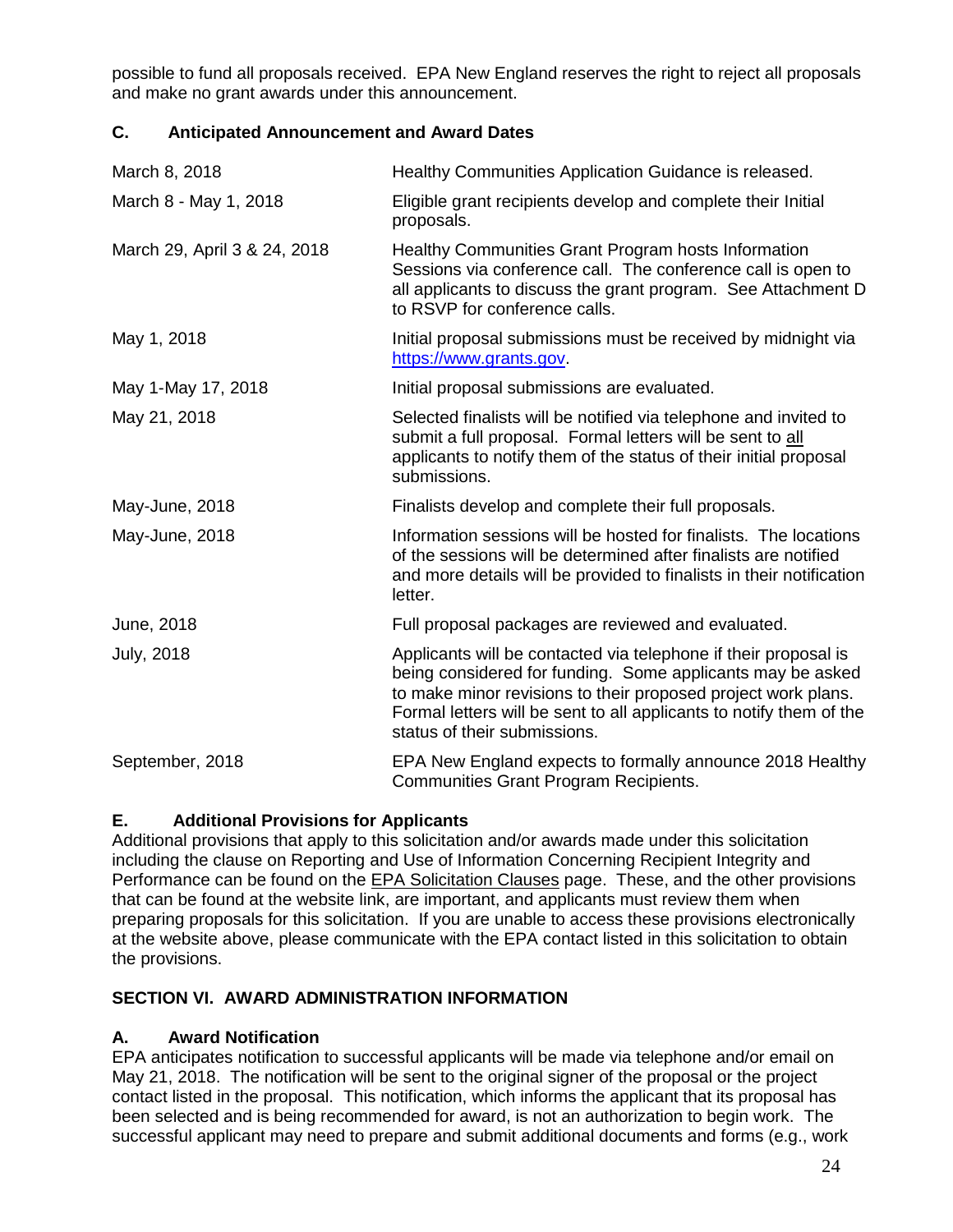plan), which must be approved by EPA, before the grant can officially be awarded. The official notification of an award will be made by EPA New England's Award Official. Applicants are cautioned that only a grants officer is authorized to bind the Government to the expenditure of funds; selection does not guarantee an award will be made. For example, statutory authorization, funding or other issues discovered during the award process may affect the ability of EPA to make an award to an applicant. The award notice, signed by an EPA grants officer, is the authorizing document and will be provided through electronic or postal mail. The time between notification of selection and award of a grant can take up to 90 days or longer.

#### **B. Reporting**

All recipients must attend an information session for new grantees; submit quarterly reports and a final report for EPA Project Officer approval. Should a grant project involve the collection of environmental data, a Quality Assurance Project Plan (QAPP) will be required to be written, reviewed, and approved by EPA before the data collection can begin. If you have questions regarding QAPP requirements, please contact Nora Conlon of EPA New England at Conlon.Nora@epa.gov. Specific reporting requirements (e.g., Final Technical Report and Financial Status Report) will be described in the award agreement. EPA will collect, evaluate, and disseminate grantee's final reports to serve as model programs. For further information about the contributing programs for the Healthy Communities Grant Program, please visit EPA New England's website at [www.epa.gov/region01.](https://www.epa.gov/region01)

### **C. Disputes**

Assistance agreement competition-related disputes will be resolved in accordance with the dispute resolution procedures at 2 CFR 1500, Subpart E, which can be found at [Dispute Resolution](https://www.grants.gov/)  [Procedures.](https://www.grants.gov/) Copies of these procedures may also be requested by contacting the person listed in Section VII of the announcement.

### **D. Additional Provisions for Applicants**

Additional provisions that apply to this solicitation and/or awards made under this solicitation, including but not limited to those related to DUNS, SAM, copyrights, disputes, and administrative capability, can be found at [http://www.epa.gov/ogd/competition/solicitation\\_provisions.htm.](https://www.epa.gov/grants/epa-solicitation-clauses) These, and the other provisions that can be found at the website link, are important, and applicants must review them when preparing proposals for this solicitation. If you are unable to access these provisions electronically at the website above, please communicate with the EPA contact listed in this solicitation to obtain the provisions. If an applicant fails to comply with these requirements, should it be selected for award, it can affect their ability to receive the award.

### **SECTION VII. AGENCY CONTACT**

For all questions and inquiries regarding the Healthy Communities Grant Program, please contact:

Katie Marrese **Phone: 617-918-1658** EPA New England **Fax: 617-918-0658** 5 Post Office Square, Suite 100 (OEP06-2) E-mail: Marrese.Katie@epa.gov Boston, MA 02109-3912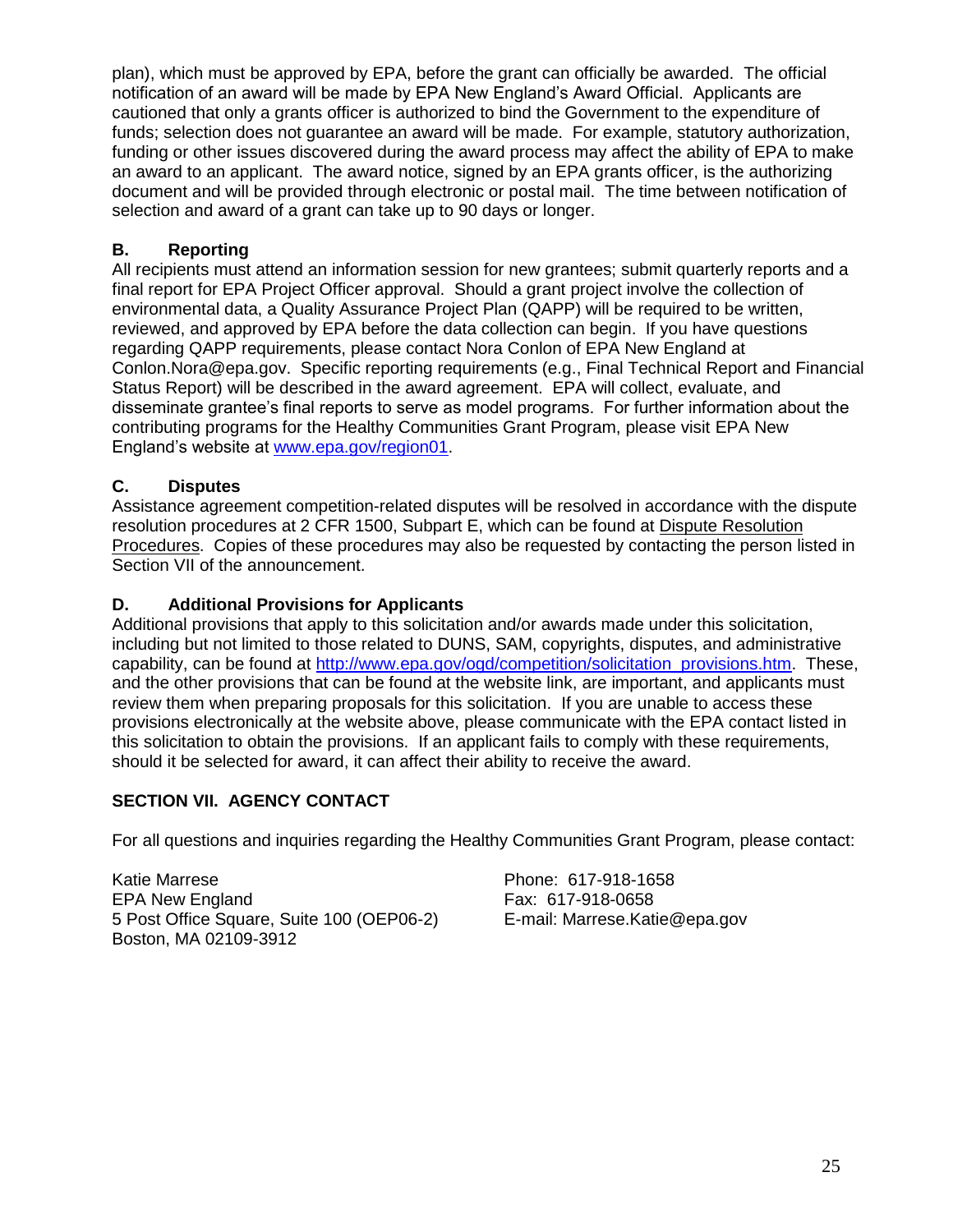# **Attachment A Initial Proposal Project Summary Format**

#### **APPLICANT NAME: PROJECT TITLE:**

## **1. TARGET INVESTMENT AREA BEING ADDRESSED:**

- Identify which Target Investment Area(s) (Areas Needing to Create Community Resilience, Environmental Justice Areas of Potential Concern, and/or Sensitive Populations) the proposed project will address.
- Provide a description of the target audience or target area the project will serve and how that area links with the Target Investment Area(s). If your project addresses more than one Target Investment Area, you must clearly describe how your project addresses each one selected in this section.

### **2. TARGET PROGRAM AREA BEING ADDRESSED:**

- Identify which Target Program Area(s) (Clean, Green Healthy Schools; Community and Water Infrastructure Resilience; Healthy Indoor Environments; and/or Healthy Outdoor Environments) the proposed project will address.
- Explain how your project links with the Target Program Area(s). If your project addresses more than one Target Program Area, you must clearly describe how your project addresses each one selected in this section.

### **3. PROJECT SUMMARY INFORMATION**

#### **A. Briefly Summarize the Proposed Project, including:**

- The environmental and/or public health problem(s) affecting the area that the project proposal seeks to address.
- The project goal(s) and key tasks/deliverables.
- The target audience that will be serviced by the project.
- Why the organization is qualified to complete the work
- Provide a description of the organizations partnering on the project and why they are sufficient to achieve the project goal.

#### **B. Briefly Summarize the Expected Measurable Results, including:**

- What are the short term measurable results expected for the Target Program Area(s) identified, including expected outputs and outcomes in terms of environmental and/or public health improvements? Be sure to include quantifiable targets with your measurable results for every Target Program Area identified. (see Section I, B, EPA Strategic Plan Linkage and Anticipated Outcomes/Outputs for additional information)
- How you plan to measure and track the expected project results?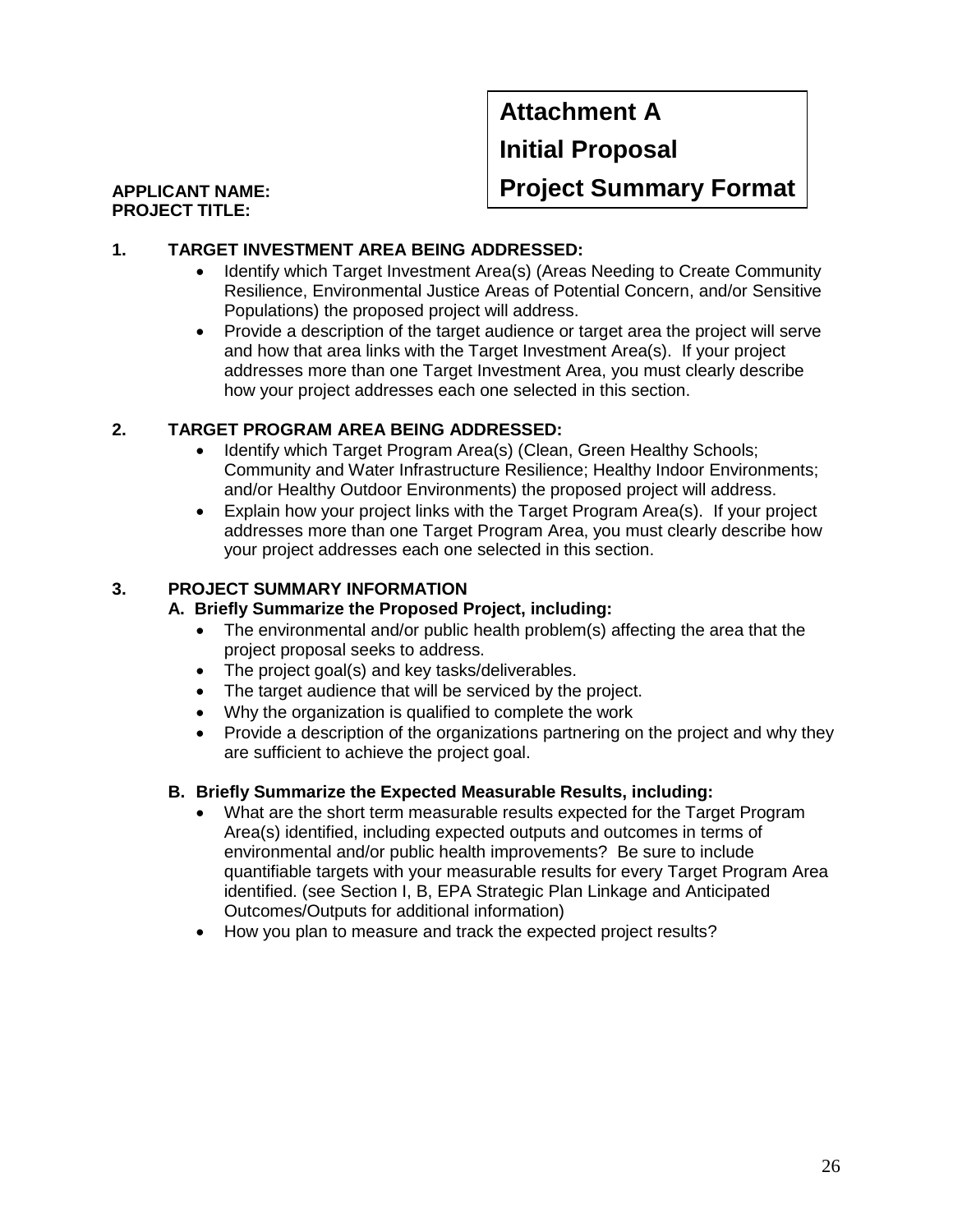**Attachment B Grants.gov Exceptions**

#### **Limited Exception Procedures:**

Applicants, except as noted below, must apply electronically through [Grants.gov](https://www.grants.gov/) under this funding opportunity based on the grants.gov instructions in this announcement. If an applicant does not have the technical capability to apply electronically through grants.gov because of limited or no internet access which prevents them from being able to upload the required application materials to [Grants.gov,](https://www.grants.gov/) the applicant must contact [OGDWaivers@epa.gov](mailto:OGDWaivers@epa.gov) or the address listed below in writing (e.g., by hard copy, email) *at least 15 calendar days prior to the submission deadline under this announcement* to request approval to submit their application materials through an alternate method.

#### **Mailing Address:**

OGD Waivers c/o Jessica Durand USEPA Headquarters William Jefferson Clinton Building 1200 Pennsylvania Ave., N. W. Mail Code: 3903R Washington, DC 20460

#### **Courier Address:**

OGD Waivers c/o Jessica Durand Ronald Reagan Building 1300 Pennsylvania Ave., N.W. Rm # 51278 Washington, DC 20004

In the request, the applicant must include the following information:

Funding Opportunity Number (FON)

Organization Name and DUNS

Organization's Contact Information (email address and phone number) Explanation of how they lack the technical capability to apply electronically through Grants.gov because of 1) limited internet access or 2) no internet access which prevents them from being able to upload the required application materials through Grants.gov.

EPA will only consider alternate submission exception requests based on the two reasons stated above and will timely respond to the request -- all other requests will be denied. If an alternate submission method is approved, the applicant will receive documentation of this approval and further instructions on how to apply under this announcement. Applicants will be required to submit the documentation of approval with any initial application submitted under the alternative method. In addition, any submittal through an alternative method must comply with all applicable requirements and deadlines in the announcement including the submission deadline and requirements regarding proposal content and page limits (although the documentation of approval of an alternate submission method will not count against any page limits).

If an exception is granted, it is valid for submissions to EPA for the remainder of the entire calendar year in which the exception was approved and can be used to justify alternative submission methods for application submissions made through December 31 of the calendar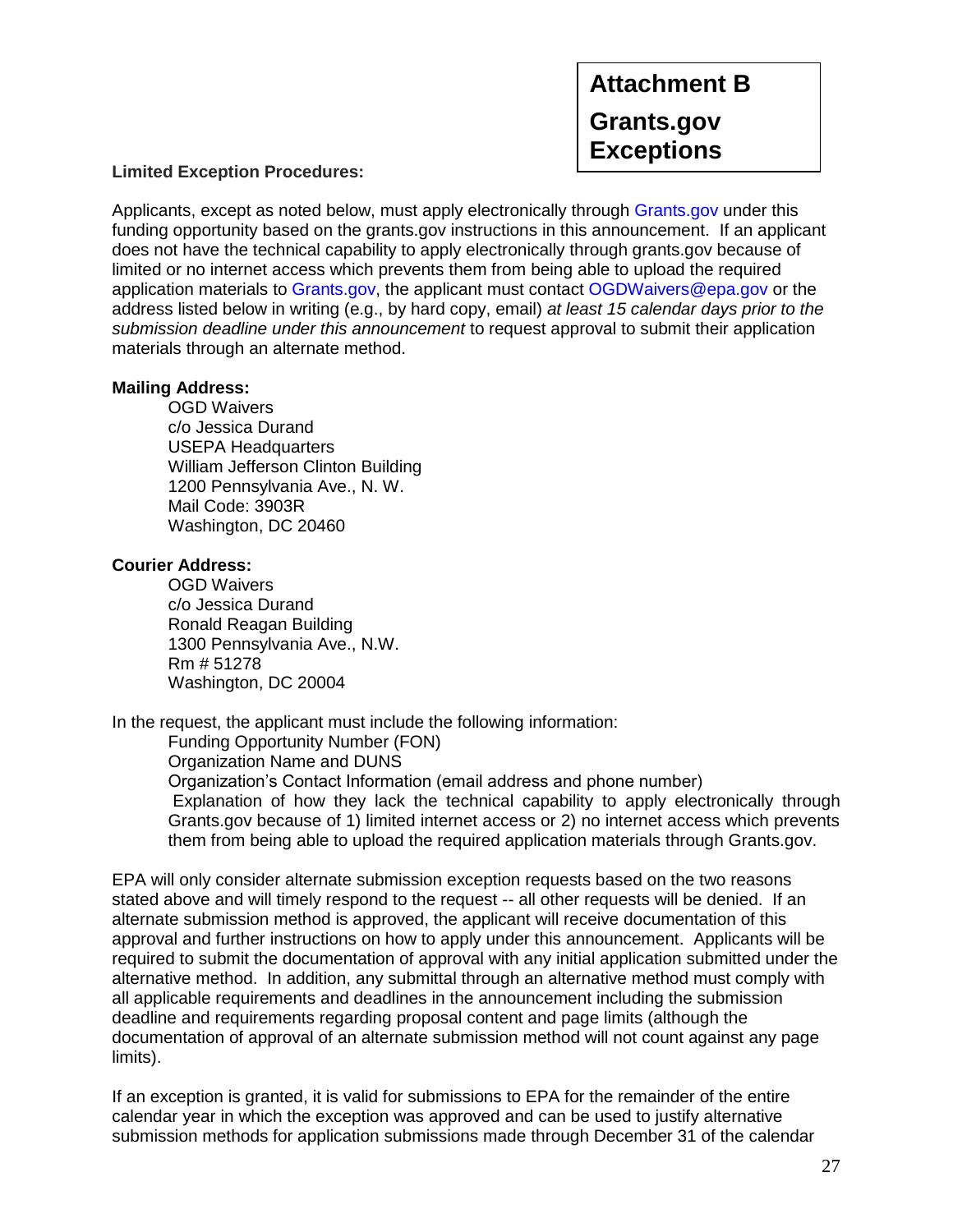year in which the exception was approved (e.g., if the exception was approved on March 1, 2018, it is valid for any competitive or non-competitive application submission to EPA through December 31, 2018). Applicants need only request an exception once in a calendar year and all exceptions will expire on December 31 of that calendar year. Applicants must request a new exception from required electronic submission through Grants.gov for submissions for any succeeding calendar year. For example, if there is a competitive opportunity issued on December 1, 2018 with a submission deadline of January 15, 2019, the applicant would need a new exception to submit through alternative methods beginning January 1, 2019.

Please note that the process described in this section is only for requesting alternate submission methods. All other inquiries about this announcement must be directed to the Agency Contact listed in Section VII of the announcement. Queries or requests submitted to the email address identified above for any reason other than to request an alternate submission method will not be acknowledged or answered.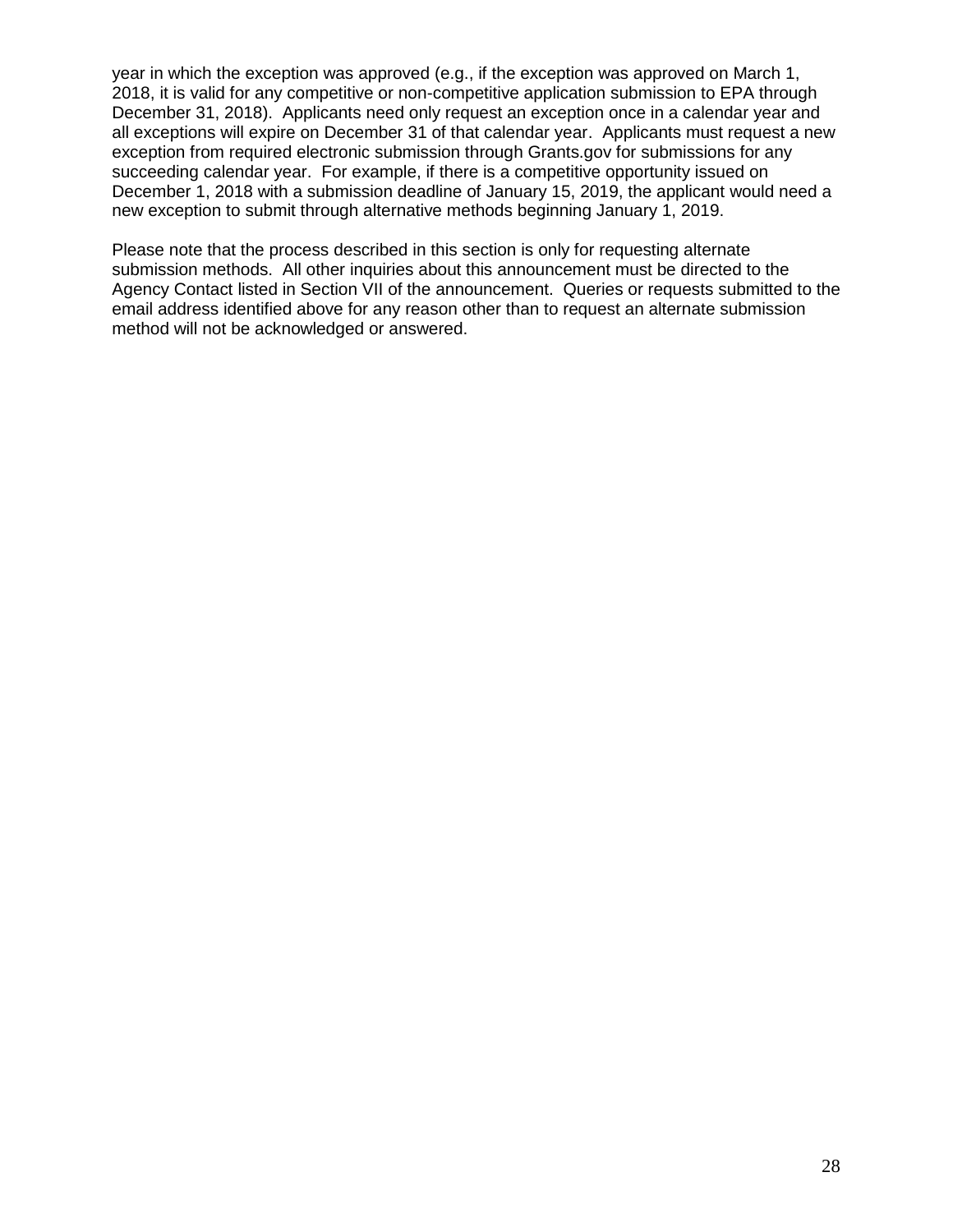### **Technical Issues with Submission:**

1. Once the application package has been completed, the "Submit" button should be enabled. If the "Submit" button is not active, please call Grants.gov for assistance at 1-800-518-4726 Applicants who are outside the U.S. at the time of submittal and are not able to access the tollfree number may reach a Grants.gov representative by calling  $606 - 545 - 5035$ . Applicants should save the completed application package with two different file names before providing it to the AOR to avoid having to re-create the package should submission problems be experienced or a revised application needs to be submitted.

2. Submitting the application. The application package must be transferred to Grants.gov by an AOR. The AOR should close all other software before attempting to submit the application package. Click the "submit" button of the application package. Your Internet browser will launch and a sign-in page will appear. **Note: Minor problems are not uncommon with transfers to Grants.gov. It is essential to allow sufficient time to ensure that your application is submitted to Grants.gov BEFORE the due date identified in Section IV of the solicitation.** The Grants.gov support desk operates 24 hours a day, seven days a week, except federal holidays.

A successful transfer will end with an on-screen acknowledgement. For documentation purposes, print or screen capture this acknowledgement. If a submission problem occurs, reboot the computer – turning the power off may be necessary – and re-attempt the submission. Note: Grants.gov issues a "case number" upon a request for assistance.

3. Transmission Difficulties. If transmission difficulties that result in a late transmission, no transmission, or rejection of the transmitted application are experienced, and following the above instructions do not resolve the problem so that the application is submitted to [Grants.gov](https://www.grants.gov/) by the deadline date and time, follow the guidance below. The Agency will make a decision concerning acceptance of each late submission on a case-by-case basis. All emails, as described below, are to be sent to **Katie Marrese** with the FON in the subject line. If you are unable to email, contact **Katie Marrese** at **617-918-1658**. Be aware that EPA will only consider accepting applications that were unable to transmit due to [Grants.gov](https://www.grants.gov/) or relevant Sam.gov system issues or for unforeseen exigent circumstances, such as extreme weather interfering with internet access. Failure of an applicant to submit timely because they did not properly or timely register in SAM.gov or Grants.gov is not an acceptable reason to justify acceptance of a late submittal.

a. If you are experiencing problems resulting in an inability to upload the application to Grants.gov, it is essential to call [Grants.gov](https://www.grants.gov/) for assistance at 1-800-518-4726 application deadline. Applicants who are outside the U.S. at the time of submittal and are not able to access the toll-free number may reach a Grants.gov representative by calling 606-545- 5035.<sup>[8]</sup> Be sure to obtain a case number from Grants.gov. If the problems stem from unforeseen exigent circumstances unrelated to Grants.gov, such as extreme weather interfering with internet access, contact **Katie Marrese** at **617-918-1658**.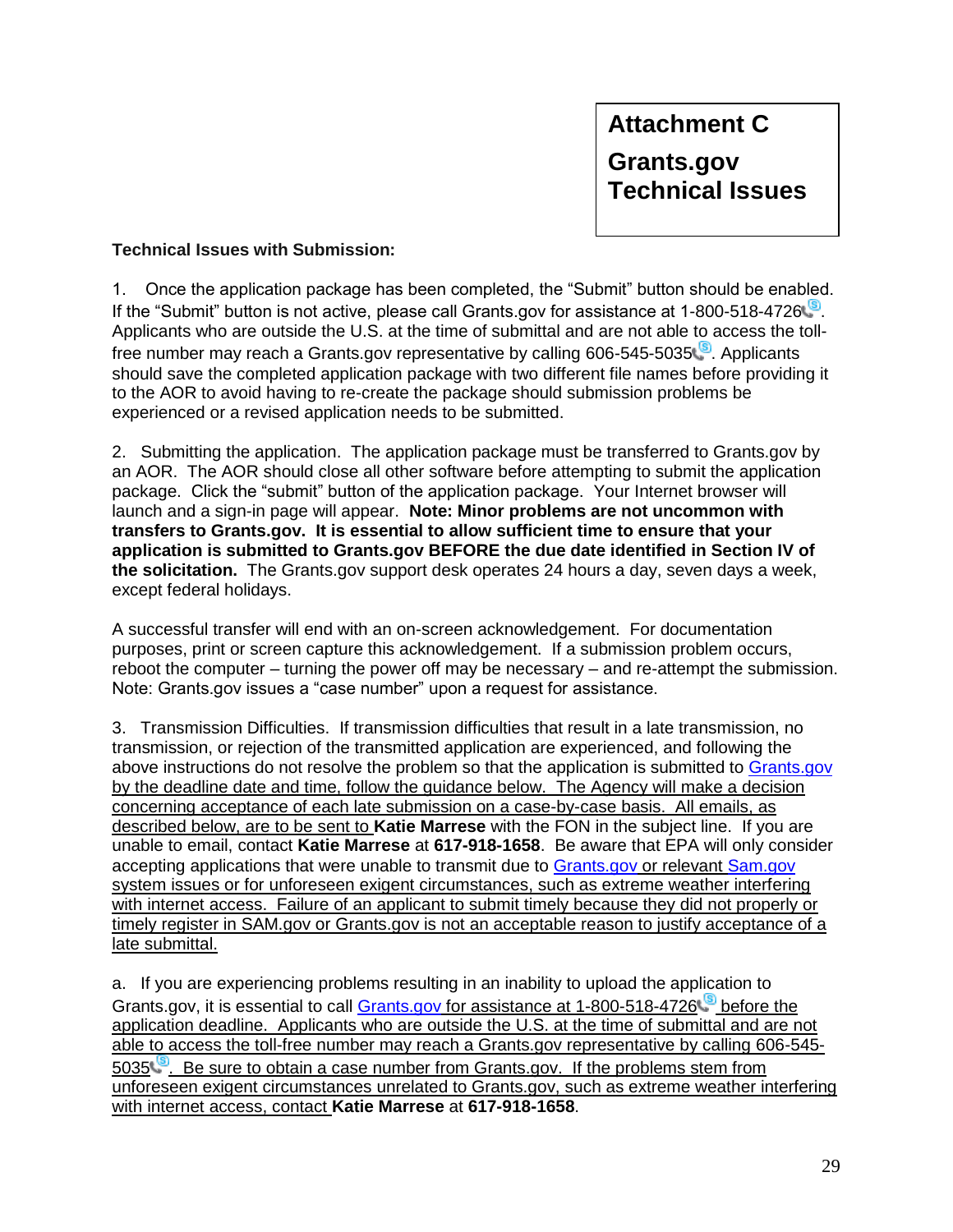b. Unsuccessful transfer of the application package: If a successful transfer of the application cannot be accomplished even with assistance from Grants.gov due to electronic submission system issues or unforeseen exigent circumstances, and you have already attempted to resolve the issue by contacting Grants.gov, send an email message to **marrese.katie@epa.gov** prior to the application deadline. The email message must document the problem and include the Grants.gov case number as well as the entire application in PDF format as an attachment.

c. Grants.gov rejection of the application package: If a notification is received from Grants.gov stating that the application has been rejected for reasons other than late submittal and it is too late to reapply, promptly send an email to **Katie Marrese** with the FON in the subject line within one business day of the closing date of this solicitation. The email should include any materials provided by Grants.gov and attach the entire application in PDF format.

Please note that successful submission through Grants.gov or via email does not necessarily mean your application is eligible for award.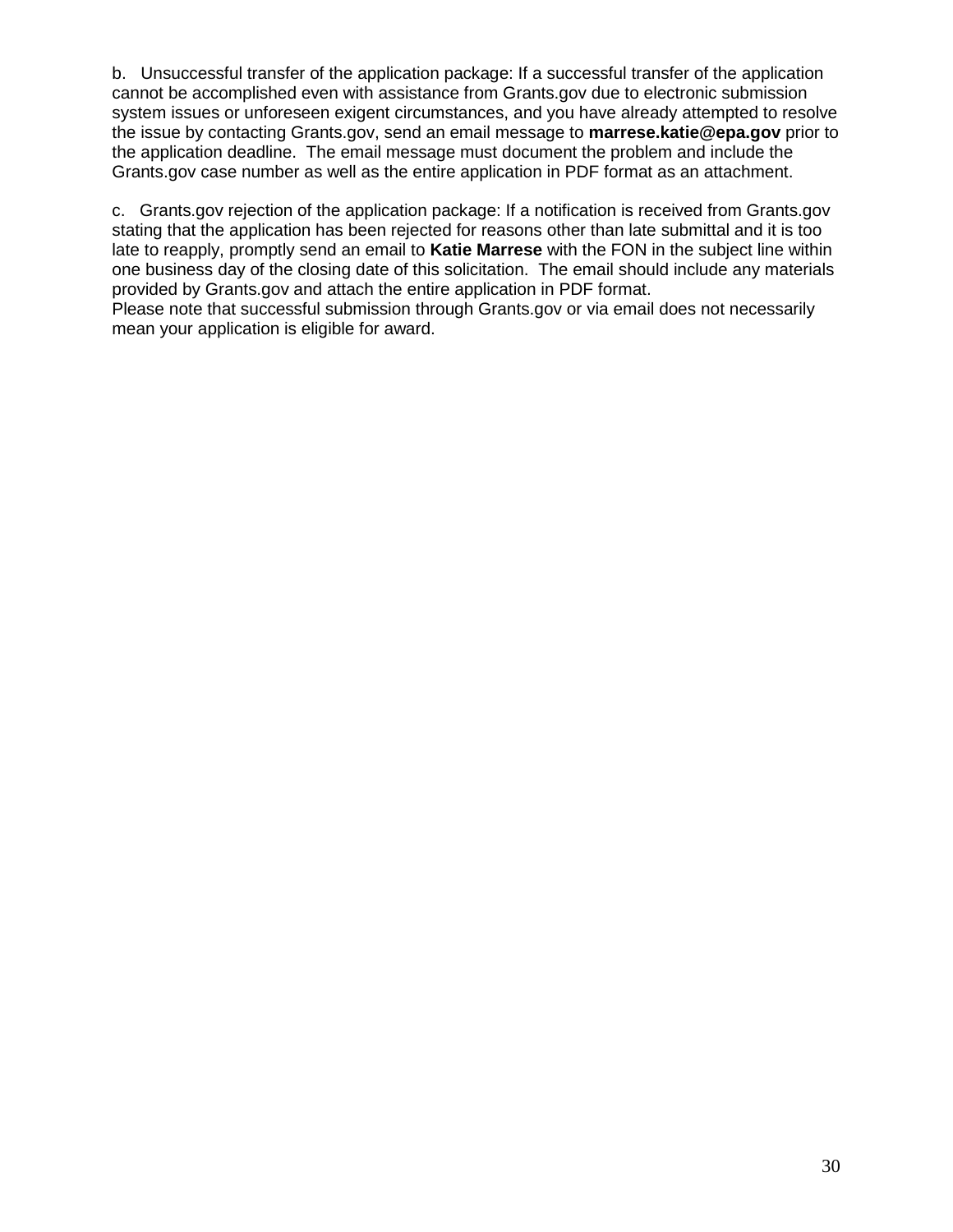EPA New England will sponsor three telephone Information Sessions for potential applicants. The conference calls are an opportunity to get more information about the EPA programs working in target investment areas across New England, and learn more about the grant application process and the Healthy Communities Grant Program. Participation is optional, but RSVPs are required.

Calls will be held on: March 29, April 3 and 24, 2018

To register for one of the conference calls, please email [\(marrese.katie@epa.gov\)](mailto:marrese.katie@epa.gov) all necessary information below or fax (617-918-0983) your completed registration form. Instructions for participating will be emailed to you once your registration form is received.

If you have questions, please contact Katie Marrese at (617) 918-1658.

|                                    | <b>Healthy Communities Grant Program</b><br>Information Session Registration Form |                                                                               |  |
|------------------------------------|-----------------------------------------------------------------------------------|-------------------------------------------------------------------------------|--|
|                                    |                                                                                   |                                                                               |  |
|                                    |                                                                                   |                                                                               |  |
|                                    |                                                                                   |                                                                               |  |
|                                    |                                                                                   |                                                                               |  |
|                                    |                                                                                   |                                                                               |  |
|                                    |                                                                                   |                                                                               |  |
|                                    | Please indicate 1st and 2nd choice.                                               | Please select one of the following options for conference call participation. |  |
| March 29, 2018 10:00 AM - 12:00 PM |                                                                                   |                                                                               |  |
|                                    |                                                                                   |                                                                               |  |
|                                    |                                                                                   |                                                                               |  |